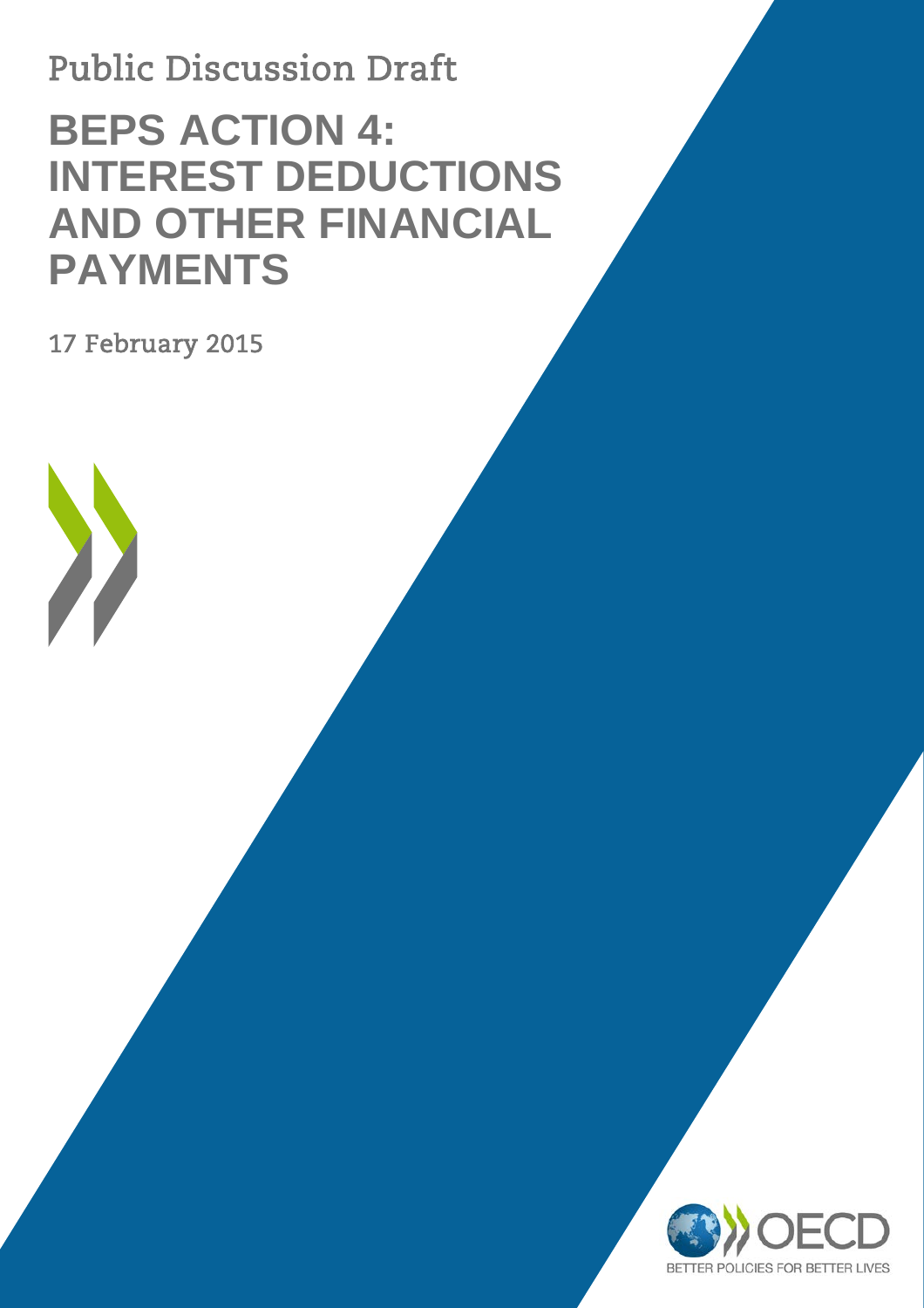# **WORK IN RELATION TO INTEREST DEDUCTIONS AND OTHER FINANCIAL PAYMENTS**

In July 2013, the *Action Plan on Base Erosion and Profit Shifting[1](#page-1-0)* directed the OECD to commence work on 15 actions designed to ensure the coherence of corporate income taxation at the international level.

Action 4 of this plan stresses the need to address base erosion and profit shifting using deductible payments such as interest that can give rise to double non-taxation in both inbound and outbound investment scenarios. From an inbound perspective, concerns focus on excess interest deductions reducing taxable profits in operating companies even in cases where the group as a whole has little or no external debt. From an outbound perspective a company may use debt finance to produce tax exempt or deferred income, thereby claiming a deduction for interest expense while the related income is brought into tax later or not at all. Similar concerns are raised by payments under financial instruments such as guarantees and derivatives.

Working Party No. 11 of the Committee on Fiscal Affairs (CFA) has examined existing approaches to tackling these issues in order to identify best practices in the design of rules to prevent base erosion and profit shifting using interest and financial payments which are economically equivalent to interest. This consultation document sets out different options for approaches that may be included in a best practice recommendation, and in particular considers issues including:

- What is interest and what are payments economically equivalent to interest.
- Who a rule should apply to.
- Whether a rule should apply to the level of debt or interest expense, and to a gross or net position.
- Whether a small entity exception or threshold should apply.
- Whether interest deductions should be limited with reference to the position of an entity's group.
- Whether interest deductions should be limited with reference to a fixed ratio.
- Whether a combined approach could be applied.
- The role of targeted rules.
- The treatment of non-deductible interest expense and double taxation.
- Considerations for groups in specific sectors.
- Interaction with other areas of the BEPS Action Plan.

<span id="page-1-0"></span> $\frac{1}{1}$ 

OECD (2013), *Action Plan on Base Erosion and Profit Shifting*, OECD Publishing, available at <http://www.oecd.org/ctp/BEPSActionPlan.pdf>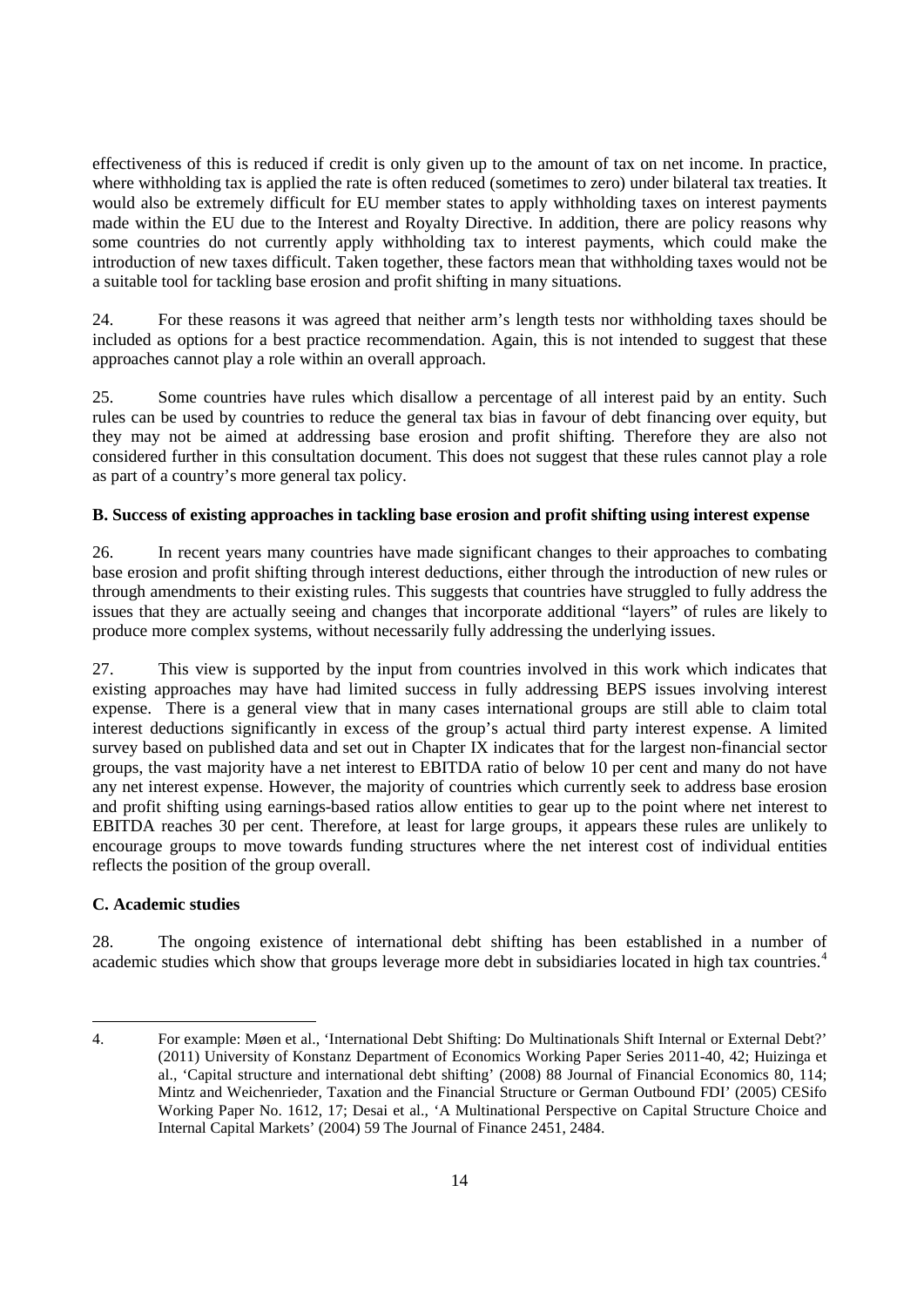In July 2013, the Action Plan on Base Erosion and Profit Shiftindirected the OECD to commence work on 15 actions designed to ensure the coherence of corporate income taxation at the international level

Action 4 of this plan stresses the need to address base erosion and profit shifting using deductible payments such as interest that can give rise to double non-taxation in both inbound and outbound investment scenarios. From an inbound perspective, concerns focus on excess interest deductions reducing taxable profits in operating companies even in cases where the group as a whole has little or no external debt. From an outbound perspective a company may use debt finance to produce tax exempt or deferred income, thereby claiming a deduction for interest expense while the related income is brought into tax later or not at all. Similar concerns are raised by payments under financial instruments such as guarantees and derivatives

Working Party No. 11 of the Committee on Fiscal Affairs (CFA) has examined existing approaches to tackling these issues in order to identify best practices in the design of rules to prevent base erosion and profit shifting using interest and financial payments which are economically equivalent to interest. This consultation document sets out different options for approaches that may be included in a best practice recommendation, and in particular considers issues including:

- x What is interest and what are payments economically equivalent to interest.
- x Who a rule should apply to.
- x Whether a rule should apply to the level of debt or interest expense, and to a gross or net position.
- Whether a small entity exception or threshold should apply.  $\mathbf{x}$
- Whether interest deductions should be limited with reference to the position of an entity's group.  $\mathbf{x}$
- Whether interest deductions should be limited with reference to a fixed ratio.  $\mathsf{x}$
- x Whether a combined approach could be applied.
- x The role of targeted rules.

 $\overline{1}$ 

- x The treatment of non-deductible interest expense and double taxation.
- Considerations for groups in specific sectors.  $\mathbf{x}$
- Interaction with other areas of the BEPS Action Plan.  $\mathbf{x}$

OECD (2013), Action Plan on Base Erosion and Profit Shifting, OECD Publishing, available at http://www.oecd.org/ctp/BEPSActionPlan.pdf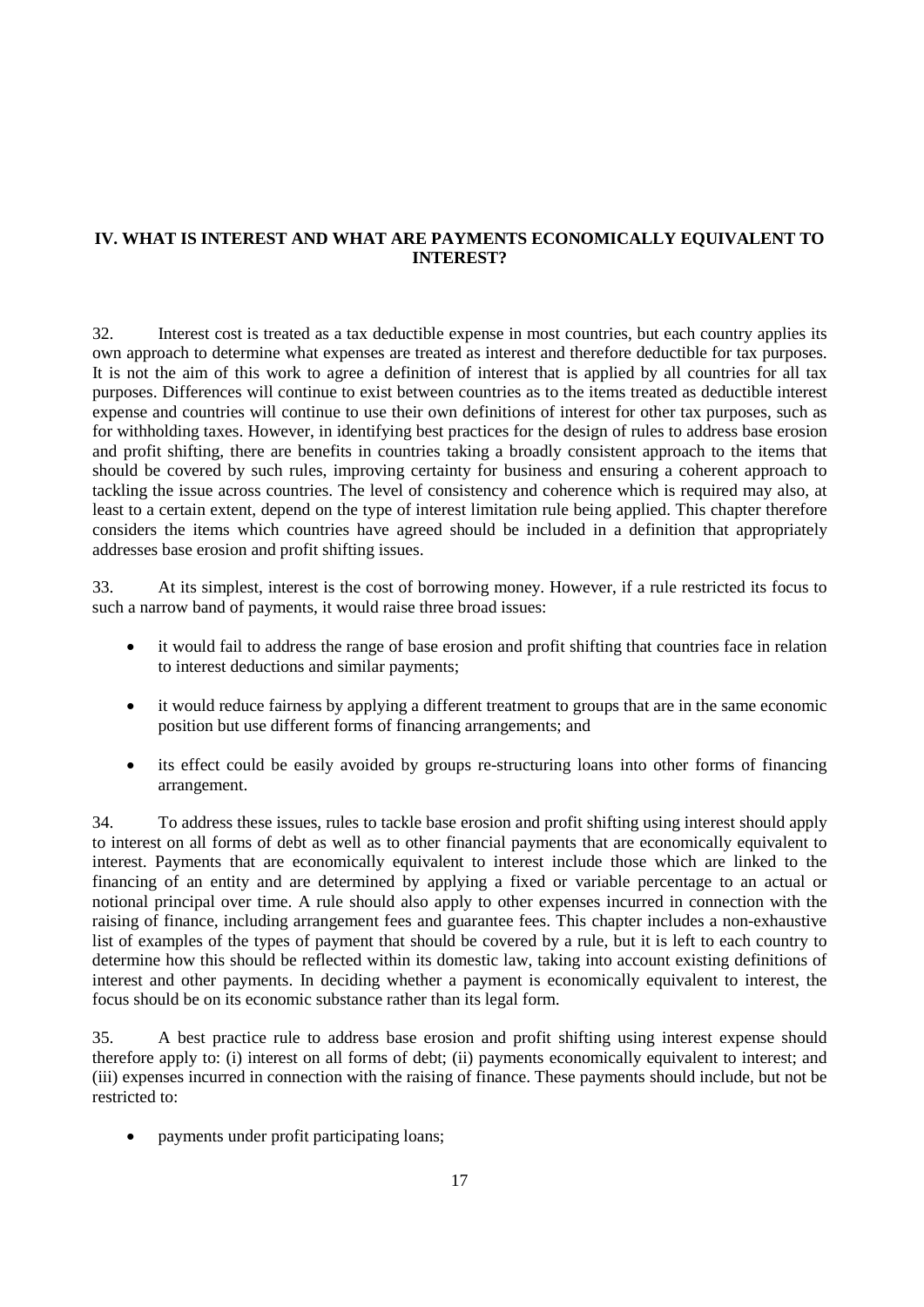- imputed interest on instruments such as convertible bonds and zero coupon bonds;
- amounts under alternative financing arrangements, such as Islamic finance;
- the finance cost element of finance lease payments;
- amounts re-characterised as interest under transfer pricing rules, where applicable;
- amounts equivalent to interest paid under derivative instruments or hedging arrangements related to an entity's borrowings;
- foreign exchange gains and losses on borrowings and instruments connected with the raising of finance;
- guarantee fees with respect to financing arrangements; and
- arrangement fees and similar costs related to the borrowing of funds.

36. An illustration of how this definition could be applied in practice is included in example 1 in Annex 3. This definition is intended to ensure that countries take a consistent approach in terms of the payments covered by a best practice approach to tackling base erosion and profit shifting.

# **Questions for consultation**

- 1. Do any particular difficulties arise from applying a best practice rule to the items set out in this chapter, such as the inclusion of amounts incurred with respect to Islamic finance? If so, what are these difficulties and how do they arise?
- 2. Are there any specific items which should be covered by a best practice rule which would not be covered by the approach set out in this chapter? What are these and how could they be included within a definition of interest and other financial payments that are economically equivalent to interest?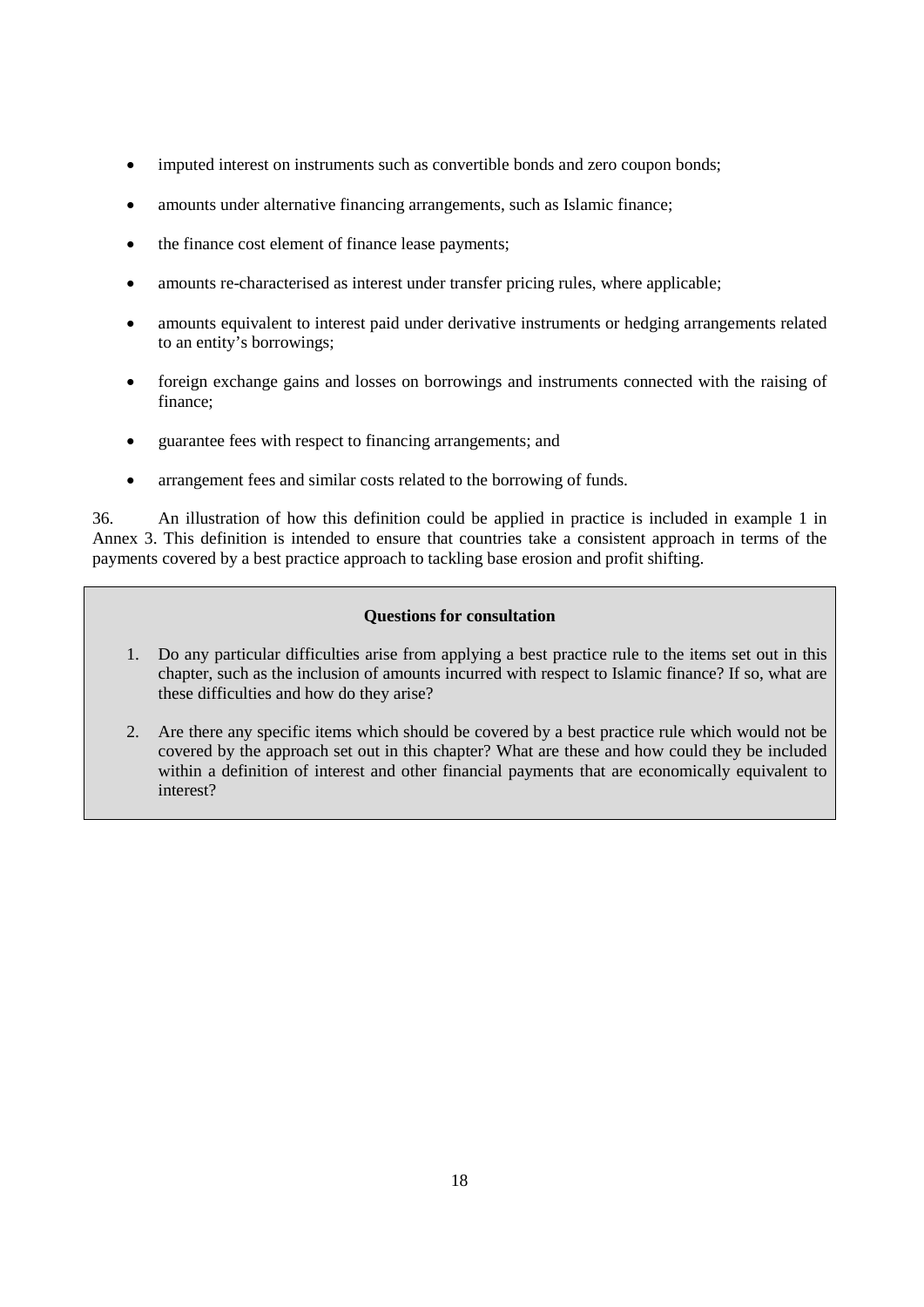# **V. WHO SHOULD A RULE APPLY TO?**

37. Base erosion and profit shifting can arise in a range of situations, including within a corporate group, with connected parties outside a group and through the use of structured arrangements with third parties. A robust response to tackling base erosion and profit shifting should apply to all incorporated and unincorporated entities and arrangements, including permanent establishments, which may be used to increase the level of interest deductions claimed in a country.

38. The countries involved in this work looked at four scenarios, set out below, and considered the extent to which they present base erosion and profit shifting risks and whether they should be covered by an interest limitation rule or rules.

- *Scenario 1*: Companies and other entities in a group, including permanent establishments. For these purposes entities are in a group where either (a) one entity has direct or indirect ownership or control over another entity, or (b) both entities are under the direct or indirect ownership or control of a third entity.
- *Scenario 2*: Connected parties. For these purposes entities are connected parties where they are under common ownership or control, but are not part of a group. This may arise, for example, where (a) an individual, fund or trust exercises control over the entities, or (b) a shareholder agreement exists which has the effect of bringing the entities under common control. The proposition is that collective investment vehicles under the control of the same investment manager should not be treated as connected parties if there is no other connection between them.
- *Scenario 3*: Payments made to related parties. For these purposes related parties include (a) significant shareholders and investors (and members of their family), (b) entities where there is a significant relationship but which is not sufficient to establish control, and (c) third parties where the payment is made under a structured arrangement. A significant shareholding or a significant relationship exists if one of the two parties concerned directly or indirectly holds a 25 per cent or greater investment in the other party. This is similar to the definition of related parties for the purposes of anti-hybrid rules recommended under Action 2.
- *Scenario 4*: Standalone entities. This would include all entities not falling into any of scenarios 1 to 3.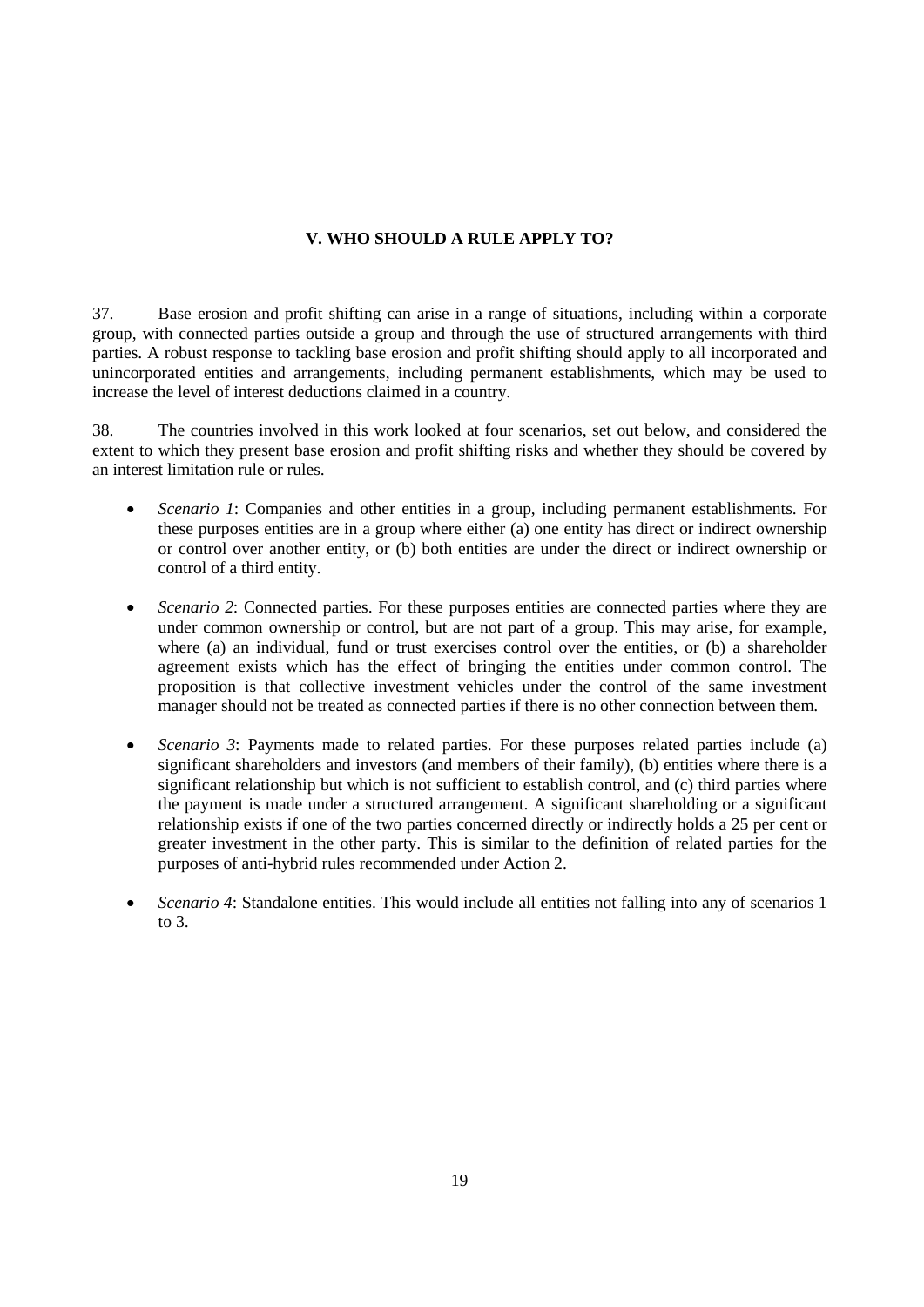

39. It is proposed that an approach to tackling base erosion and profit shifting using interest should apply to all companies and entities which fall within any of scenarios 1, 2 or 3, including partnerships taxed as separate entities and permanent establishments. Entities which are treated as transparent for tax purposes, including partnerships in many jurisdictions, should be taken into account to the extent they are owned or controlled by companies or other entities. However, it is recognised that companies and entities in each of these scenarios pose different risks and so different interest limitation rules may be applied. For example, risks posed by international groups may be addressed through rules which link interest deductions in each group entity to the position of the worldwide group, while risks posed by connected and related parties may be addressed through targeted rules which apply to specific arrangements. Applying a different set of rules should not, however, provide a competitive advantage to certain entities and the way they are held, for example in the context of private equity. Different types of rules are considered in Chapters VIII, IX and XI of this consultation document.

40. Although it is proposed that rules to limit interest deductions should be applied to entities in scenarios 1, 2 and 3, this would not prevent countries from applying an approach more widely if base erosion and profit shifting risks in their jurisdiction arose in a wider variety of situations. In particular, because of the difficulty tax administrations may have in identifying companies and entities that fall within scenario 3, some countries may wish to apply interest limitation rules to all companies and entities operating in their jurisdiction (ie. including those in scenario 4). This would reduce the risk of a rule missing possible base erosion and profit shifting, but could result in some companies and entities incurring an interest disallowance when in fact they pose little real risk.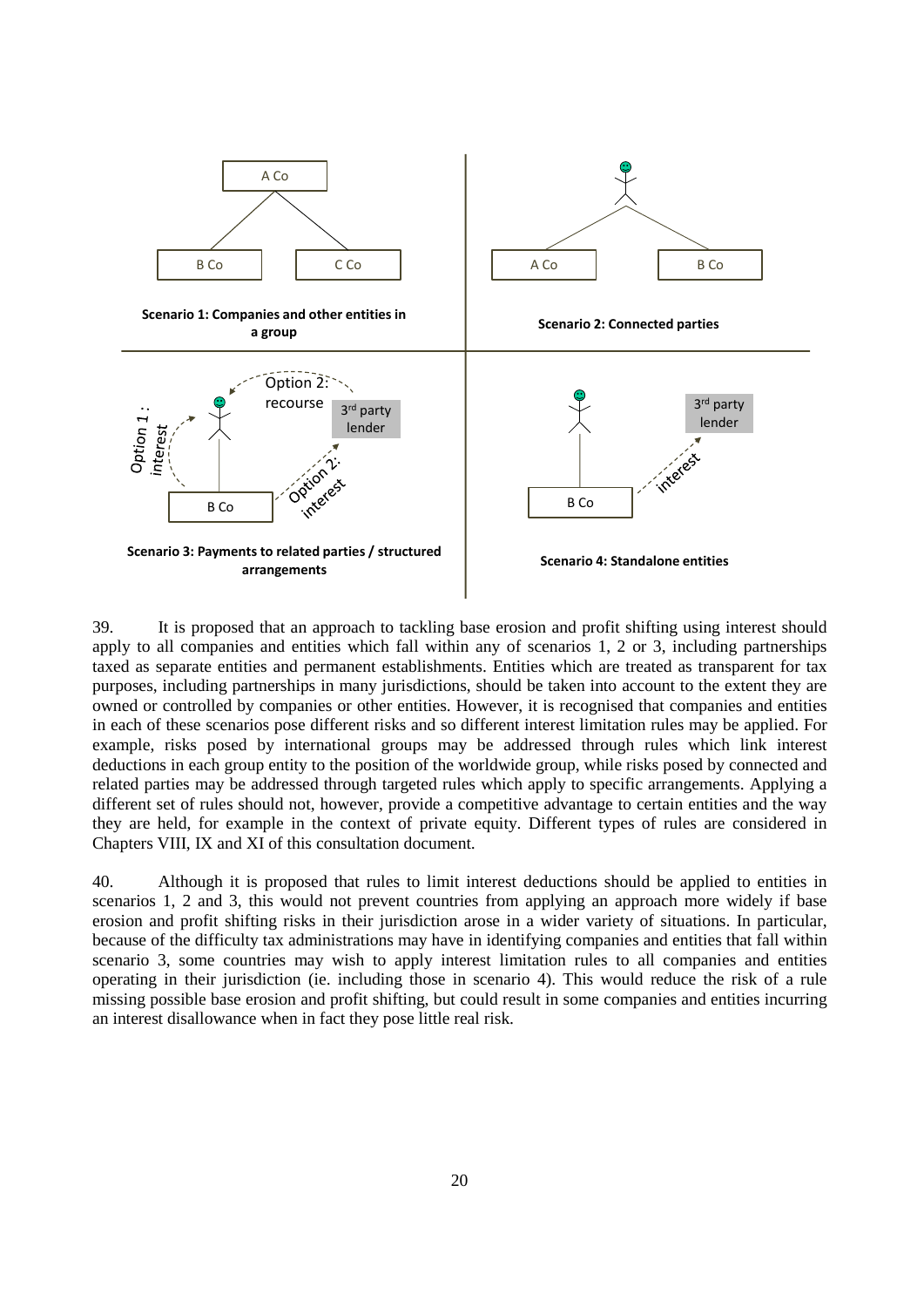# **Questions for consultation**

- 3. Are there any other scenarios you see that pose base erosion or profit shifting risk? If so, please give a description of these scenarios along with examples of how they might arise.
- 4. Where do you see issues in applying a 25 per cent control test to determine whether entities are related?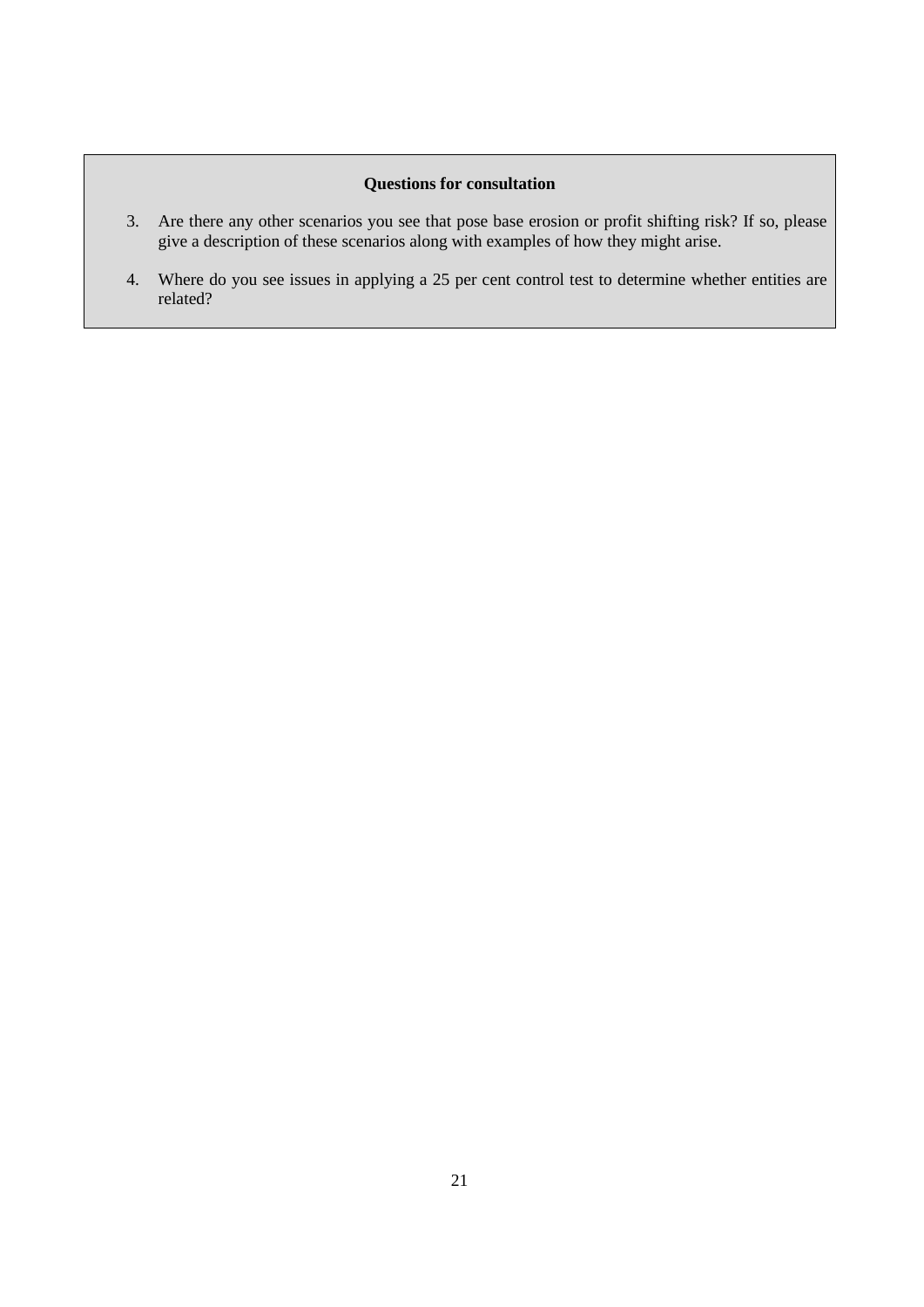# **VI. WHAT SHOULD A RULE APPLY TO? (A) THE LEVEL OF DEBT OR INTEREST EXPENSE AND (B) AN ENTITY'S GROSS OR NET POSITION**

41. There are two key questions that need to be answered with respect to the subject of an approach to tackling base erosion and profit shifting using interest expense. First, whether a rule should operate by reference to the level of interest expense in an entity or the level of debt. Second, whether a rule should focus on an entity's gross position (ie. only its interest expense or debt liabilities) or its net position (ie. also taking into account interest income or debt assets).

## **A. Application by reference to the level of interest expense or the level of debt**

42. Rules to address base erosion and profit shifting using interest may operate directly, by restricting the amount of interest an entity may deduct for tax purposes, or indirectly, by restricting the amount of debt with respect to which an entity may claim deductions for interest.

43. To an extent, the answer to this question may depend upon the design of an interest limitation rule. For example, countries which currently limit interest deductions using an income statement test (for example, by reference to an entity's EBITDA) apply the rule directly to the level of interest expense. On the other hand, most countries that use a balance sheet test (which considers an entity's assets or equity) apply the rule to the level of debt. Countries which have more than one rule may take both approaches.

44. In considering whether a rule should operate by reference to the level of interest expense or debt, a number of factors have been taken into account. These include the following.

## *Factors in favour of referring to the level of interest expense:*

- Action 4 requires that an approach should apply to interest expense and other financial payments which are economically equivalent to interest. For some of these payments there may be no existing requirement for an entity to separately identify a financial liability linked to the payment. This would make it difficult to apply a rule which adequately addresses risks posed by these instruments. Even where a specific financial liability can be identified, issues may arise surrounding the valuation of the liability. Payments for which tax relief is being claimed should be easier for entities and tax authorities to identify and value.
- The level of debt in an entity may vary throughout a period, which means that the amount of debt on a particular date, or an average for the period, may not be representative of an entity's true position. On the other hand, the level of interest expense in an entity will reflect all changes in borrowings throughout the period. This is therefore likely to give a more accurate picture of the entity's actual position over a period of time.
- Base erosion and profit shifting using interest is driven by the level of tax deductible interest expense incurred by an entity. Therefore a rule which refers to the level of deductible interest will directly address this key risk factor.
- A rule to limit interest deductions by reference to the value of the debt would still need some way to determine the level of interest expense which is to be disallowed if a limit is exceeded. In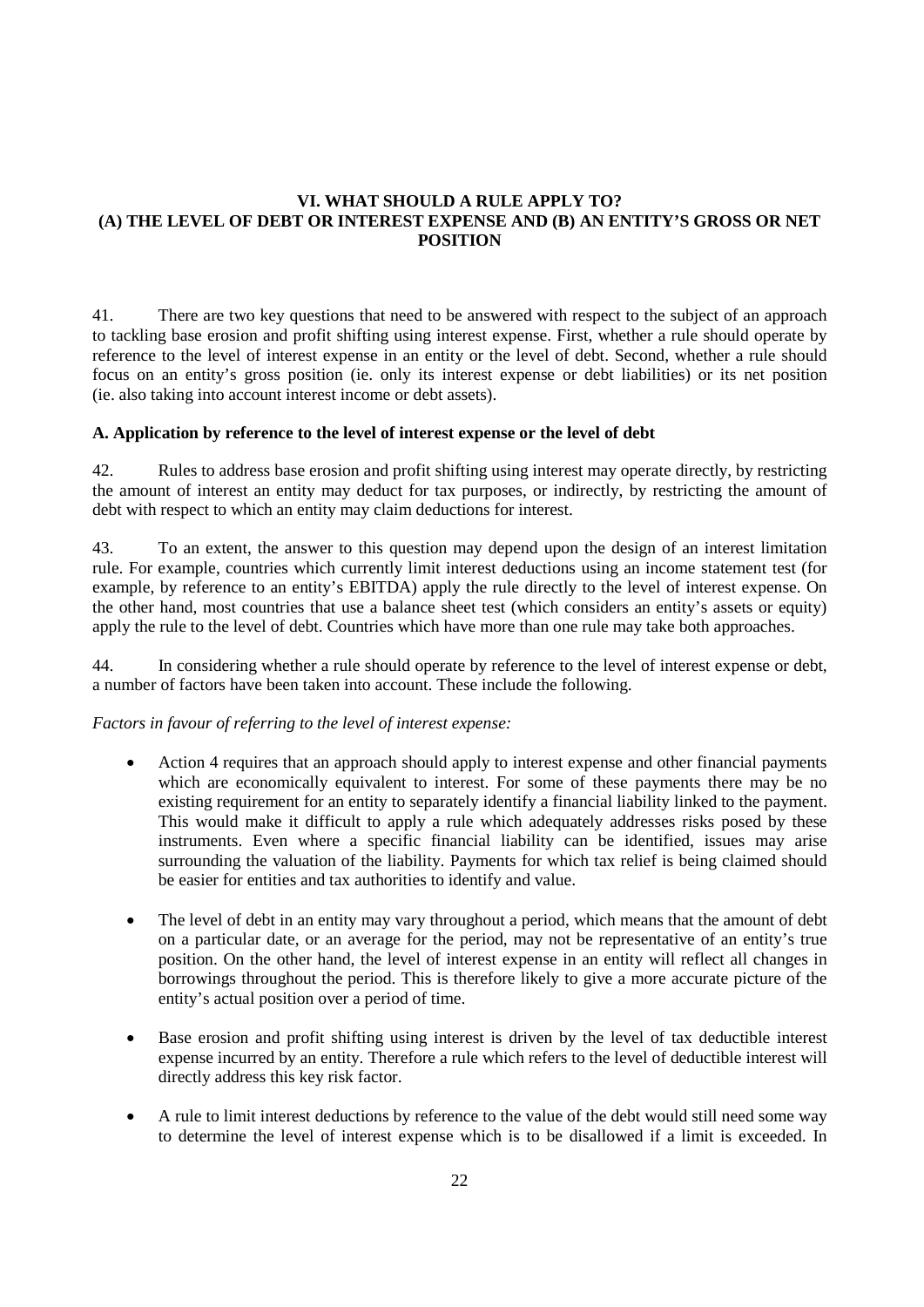addition such a rule may fail to deal with cases where the nominal level of debt in an entity is not excessive, but this debt carries high levels of interest.

# *Factors in favour of referring to the level of debt:*

- A rule based on the level of debt may allow an entity subject to a high interest rate on its borrowings to deduct more interest expense than an entity with the same level of debt which is subject to a lower interest rate. An entity could be subject to a higher interest rate because, for example, it operates in a high interest rate environment or it poses a greater credit risk.
- The level of debt in an entity is under the control of the entity's management and may be stable and easier to predict. The amount of interest expense, however, may vary reflecting market interest rate fluctuations. Where an entity has its debt based on floating interest rates it may be difficult to plan its financing structure to ensure it stays within any limits set by a rule that refers to the level of interest expense.

45. Taking into account the factors set out above, it is proposed that rules to tackle base erosion and profit shifting should operate directly by reference to the level of interest expense in an entity and not the level of debt.

# **B. Application to an entity's gross position or net position**

46. Another key question in the design of an interest limitation rule is whether it should apply to the interest an entity incurs on its borrowings without any offset for interest income (gross interest expense) or after offsetting the interest income it earns on any loans and deposits (net interest expense). In this consultation document, 'interest income' includes receipts corresponding to the payments treated as interest or economically equivalent to interest in Chapter IV.

47. A gross interest rule may have the benefit of simplicity and is also likely to be more difficult for groups to avoid through planning. However, a gross interest rule could lead to double taxation where interest is paid on intragroup loans, and each entity is subject to tax on its full gross interest income, but part of its gross interest expense is disallowed. Therefore even where an interest limitation rule applies to gross interest, countries may look to introduce some form of tax relief for interest income in certain situations. Alternatively, countries may consider allowing an entity to carry forward disallowed interest expense into future periods or leave it to groups to restructure their internal funding arrangements to avoid double taxation.

48. A net interest rule will reduce the risk of double taxation, as interest income will already be taken into account before the interest limitation is applied. However, the fact that an entity has a relatively low net interest expense does not mean that base erosion and profit shifting are not taking place, if for example the entity would be in a net interest income position were it not for excessive levels of debt. Also, a rule which applies to net interest expense could be ineffective if groups can avoid the rule by converting other forms of taxable income into interest income, reducing the level of net interest to which the rule can apply. In addition, applying a rule to net interest expense would mean it has no impact on entities, such as banks, which are recipients of net interest income (see Chapter XIII).

49. However, based on the above considerations, it is proposed that a general interest limitation rule, which limits the overall level of interest deductions in an entity, should apply to the entity's net interest expense after offsetting interest income. Such a rule could be supplemented by targeted interest limitation rules to prevent groups avoiding the effect of a rule or which disallow gross interest expense on specific transactions identified as posing base erosion and profit shifting risks.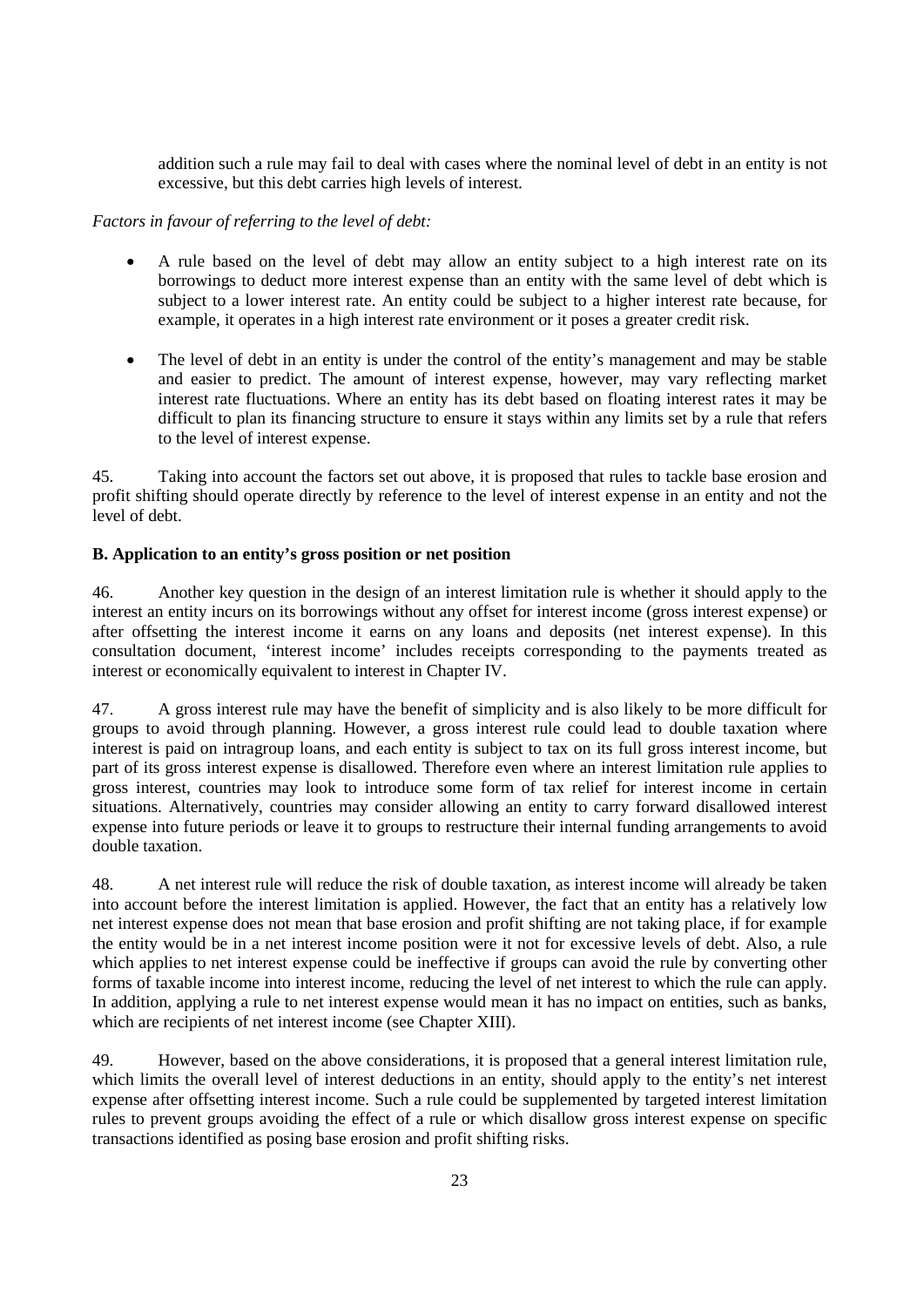# **Question for consultation**

5. What are the problems that may arise if a rule applies to net interest expense? Are there any situations in which gross interest expense or the level of debt would be more appropriate?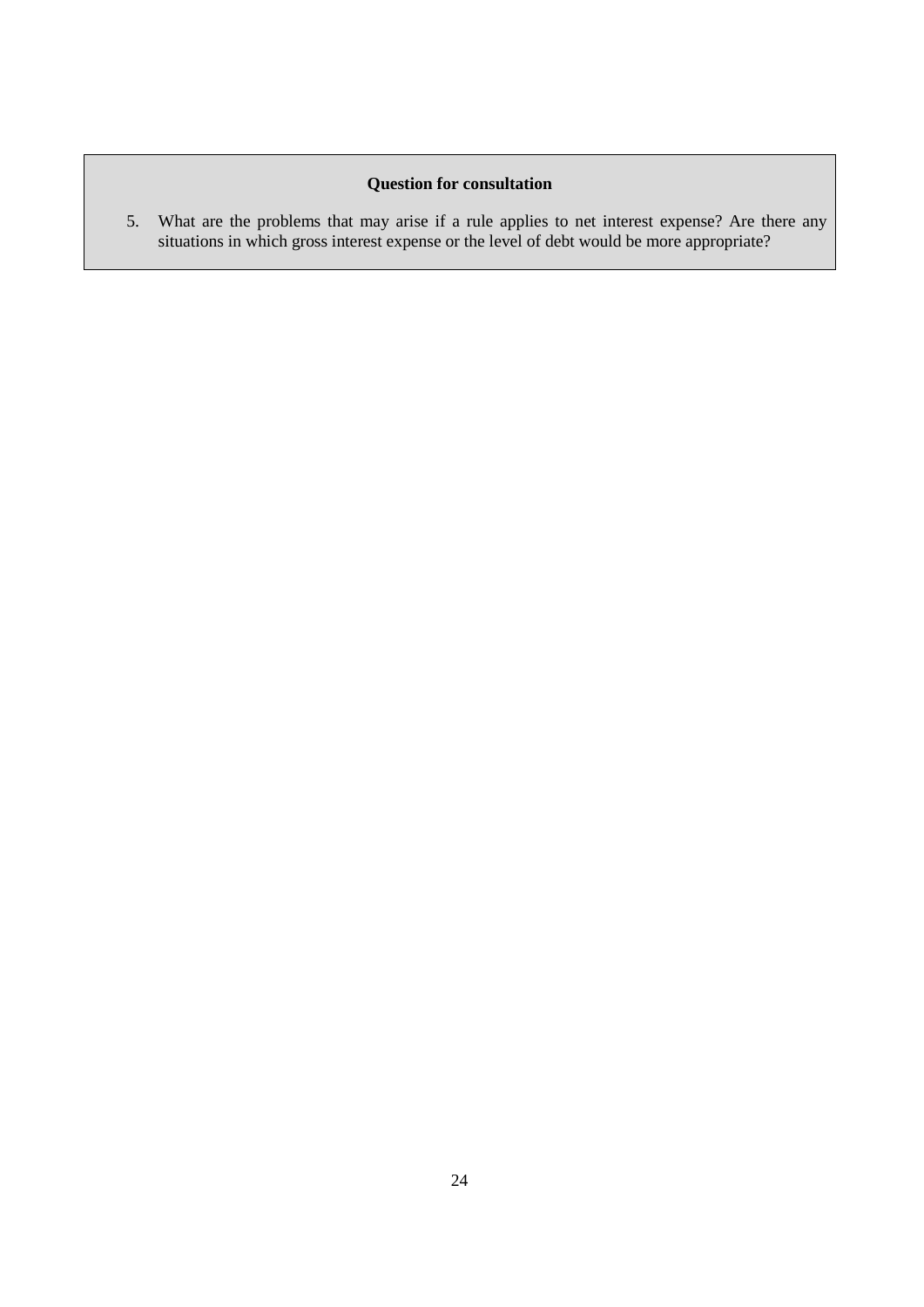# **VII. SHOULD A SMALL ENTITY EXCEPTION OR THRESHOLD APPLY?**

50. All general interest limitation rules involve some level of compliance burden on entities and administrative burden on tax authorities. While the main policy goal of the work set out in this consultation document is the design of rules to address base erosion and profit shifting using interest, it is recognised that certain entities may pose a sufficiently low risk that excluding them from a rule would be appropriate. Reducing the number of entities covered would also reduce the costs of administering a rule. This paper considers two ways to set a threshold below which entities would not be expected to apply a rule: an entity's size (a size threshold); or its level of net interest expense (a monetary threshold).

51. A size threshold would typically be based on a combination of factors such as the number of employees, turnover and total assets. This type of test is currently used by countries for a range of tax purposes, a number of which are discussed in a 2009 OECD Tax Policy Study on the taxation of small and medium-sized enterprises<sup>17</sup>. However, although in the broadest terms it may be correct to say that larger businesses typically pose a greater risk of base erosion and profit shifting, size thresholds ignore the fact that a highly leveraged small or medium sized entity may also have a high level of interest expense.

52. Alternatively, given that the proposal is that a general interest limitation rule will apply to limit deductions for interest expense, a more appropriate test for determining whether an entity should fall within the ambit of a rule could be the level of net interest expense in the entity. A monetary threshold would also be relatively simple to apply. This would ensure that small and medium sized entities which are highly leveraged are required to apply a general interest limitation rule to determine how much interest they may deduct, while larger entities with low levels of debt and interest expense are exempted from a rule.

53. The purpose of a monetary threshold would be to exclude entities with low levels of net interest expense, and which therefore pose a low risk of base erosion and profit shifting, from a general interest limitation rule. However, where the level of net interest expense in an entity exceeds the monetary threshold, it seems appropriate that a rule should apply to all the net interest expense in the entity. That is, it is not intended that a threshold will provide all entities with an amount of interest expense which is exempt from limitation.

54. A country should set the level of a monetary threshold to reflect its economic and interest rate environment and this may be reviewed periodically and updated to reflect changes in this environment. However, as the intention is to exclude only those entities which pose the lowest threat of base erosion and profit shifting, the threshold should be kept at a level which is appropriate to achieve this aim. Where a group has more than one entity in a country, it is preferable that the net interest expense of these entities should be considered together when determining whether a monetary threshold is reached. This ensures that local groups with the same amount of net interest expense are treated consistently, and that a group cannot avoid application of an interest limitation rule by atomising its operations into a large number of entities each applying a separate monetary threshold. For these purposes, countries which tax on a separate entity basis would apply the threshold to the aggregate net interest expense of all group entities in the

<span id="page-24-0"></span> $\overline{a}$ 17. OECD 2009, *Taxation of SMEs – Key Issues and Policy Considerations,* OECD Publishing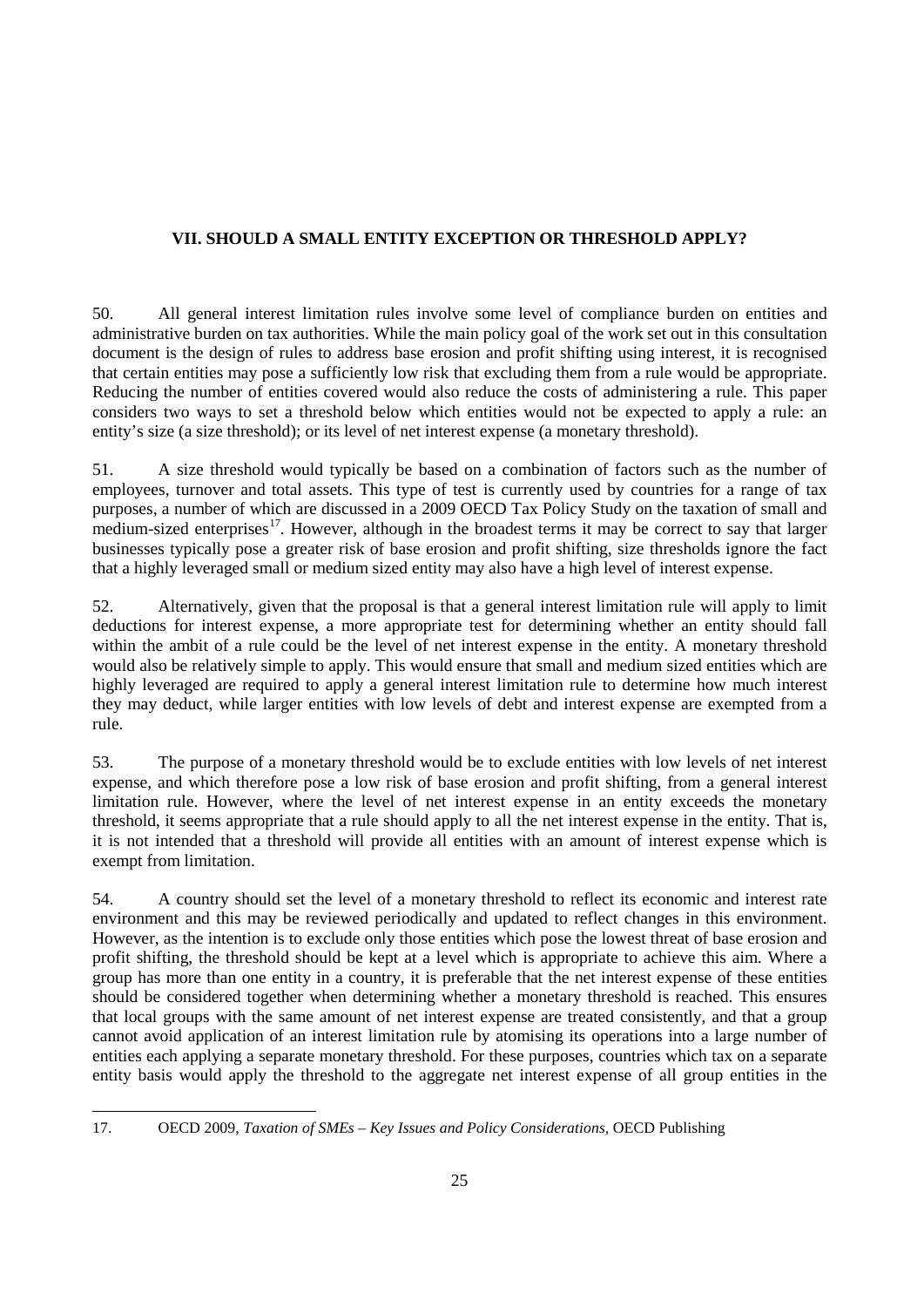country. Where a country operates a group taxation regime, the interaction of a threshold with this regime would need to be considered.

55. Box 2 below provides an overview of the monetary thresholds applied in selected countries.

|            | Box 2. Overview of monetary thresholds in selected countries                                                                                            |
|------------|---------------------------------------------------------------------------------------------------------------------------------------------------------|
| Australia: | Thin capitalisation rule only applies if total debt deductions exceed AUD 2 million ( <i>EUR 1 300 000</i> ).                                           |
| Denmark:   | Limitation of deduction of net financing expenses (paid on related and unrelated party debt)<br>exceeding DKK 21.3 million ( <i>EUR 2.85 million</i> ). |
| Finland:   | Limitation of deduction of net interest expenses (paid on related and unrelated party debt)<br>exceeding EUR 500 000.                                   |
| France:    | Cap on interest deductions applies to net interest expenses exceeding <b>EUR 3 million</b> .                                                            |
| Germany:   | Limitation of deduction of net interest expenses (paid on related and unrelated party debt)<br>exceeding <b>EUR 3 million</b> .                         |
| Portugal:  | Limitation of deduction of net interest expenses (paid on related and unrelated party debt)<br>exceeding <b>EUR 1 million</b> .                         |
| Spain:     | Limitation of deduction of net financial expenses exceeding <b>EUR 1 million</b> .                                                                      |

56. Countries considering the introduction of a threshold should be aware of possible impacts on commercial decisions by entities on their level of debt funding, particularly by entities which are close to a threshold. For example, an entity may reduce its net interest expense to fall within a threshold and avoid an interest disallowance. An entity may also increase its borrowings and net interest expense to breach a threshold and force an interest limitation rule to apply. This is most likely to be a consideration where a country has introduced provisions to allow the carry forward or carry back of disallowed interest expense or unused capacity to deduct interest expense. For example, where the result of a rule applying would be the creation of unused capacity to deduct interest expense, which could be carried forward or carried back and utilised in other periods. Carry forwards and carry backs of disallowed interest and the capacity to deduct interest are considered in Chapter XII.

57. It is not proposed that a threshold will be required as part of a best practice recommendation. However, countries involved in this work agree that if a country does wish to introduce a threshold, it should be designed to exclude only those entities which pose the lowest risk of base erosion and profit shifting using interest. This is likely to be best achieved using a monetary threshold linked to net interest expense. Also, where a threshold is introduced, it should be set at an appropriate level, taking into account the economic and interest rate environment in the country. In addition, it is preferable that the threshold should apply to the total level of net interest expense in the local group to avoid groups fragmenting into multiple entities each applying a separate threshold.

# **Question for consultation**

6. Are there any other approaches that could be used to exclude low risk entities? What are these and what advantages would they have?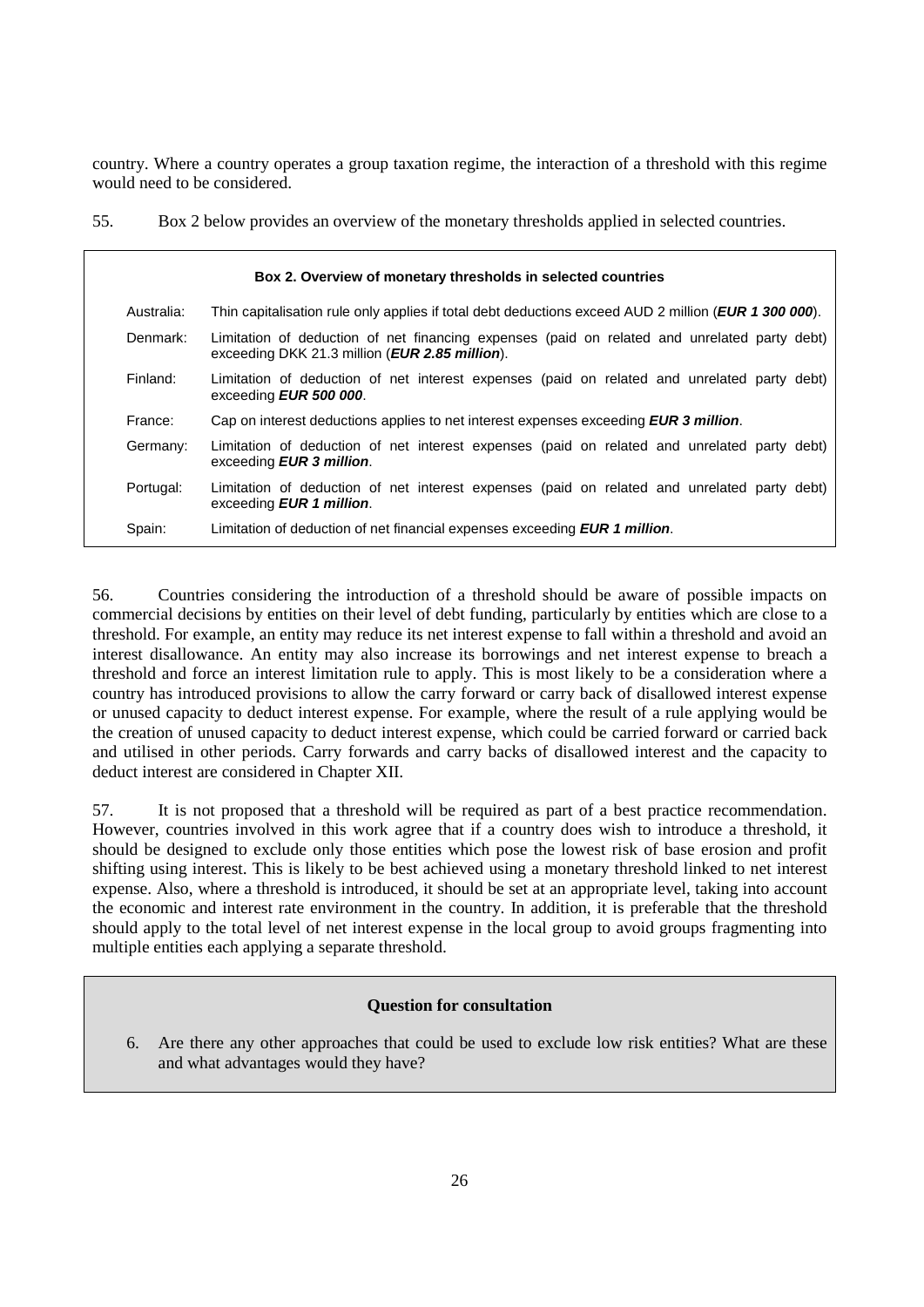# **VIII. WHETHER INTEREST DEDUCTIONS SHOULD BE LIMITED WITH REFERENCE TO THE POSITION OF AN ENTITY'S GROUP**

#### **A. Group-wide tests as an approach to addressing base erosion and profit shifting**

58. Rules to tackle base erosion and profit shifting by limiting interest deductions balance two objectives: allowing entities to claim tax relief for the real cost of their funds, while at the same time protecting a country from excessive interest deductions. As described in Chapter II, this may be best achieved through an approach which encourages groups to adopt funding structures which more closely align the interest expense of individual entities with that of the overall group. This document considers a number of approaches which may be adopted by countries to achieve this aim, each of which has different advantages and disadvantages. This chapter considers general interest limitation rules which link overall interest deductibility in an entity to the position of its group. Later chapters look at rules which apply fixed ratios to limit interest deductions and targeted rules to tackle specific risks.

59. Group-wide rules limit an entity's deductible interest expense with reference to the actual position of its worldwide group. This chapter focuses on two types of group-wide rule which work on two basic premises. Firstly, that the best measure for total net interest deductions within a group is the group's actual net third party interest expense (ie. total interest paid to third parties less total interest income received from third parties). Secondly, that within a group interest expense should be matched with economic activity. Where net interest expense is matched with economic activity, groups will obtain tax relief for an amount equivalent to their actual third party interest cost. A key benefit of group-wide tests is that they enable a group to centralise its third party borrowings in the country and entity (including a group treasury company) which is the most efficient, taking into account non-tax factors such as credit rating, currency and access to capital markets, and then lend these borrowings within the group. As set out in section VIII.B below, a number of countries currently include other forms of group-wide rule within their existing approaches to tackle excess interest deductions.

60. Group-wide tests in theory have the greatest potential to tackle base erosion and profit shifting using interest. By limiting interest deductions to a part of the group's actual net third party interest expense, a group-wide test directly addresses issues of base erosion where a group claims relief for interest expense in excess of its actual interest costs. A group-wide test also reduces the risk of profit shifting, where taxable income is separated from economic activity, by directly linking the level of interest deductions available to earnings or asset values. Group-wide tests are suitable for dealing with issues arising from inbound and outbound investment and, if they are applied consistently by countries, they have the potential to reduce complexity for international groups which would otherwise need to comply with different, sometimes overlapping, rules in countries where they operate.

61. Because these rules take into account a group's real net third party interest expense, the total amount of interest which can be deducted by each entity increases or decreases to reflect changes in the group's actual interest cost. This approach is therefore flexible to the funding position of different groups, taking into account decisions of management, market conditions and sector specific issues. This means that group-wide tests should be suitable for groups operating in most sectors, and remain suitable as a group's funding needs change throughout its economic cycle. However, while a group-wide test ensures that an entity's net interest deductions reflect the position of its group, it does not impose any limit on how high the net interest expense of the group can be and hence the amount of interest deductions that can be claimed across the group. Where the funding needs and financial position of entities in a group are comparable, a group-wide test applied consistently in the countries where the group operates should ensure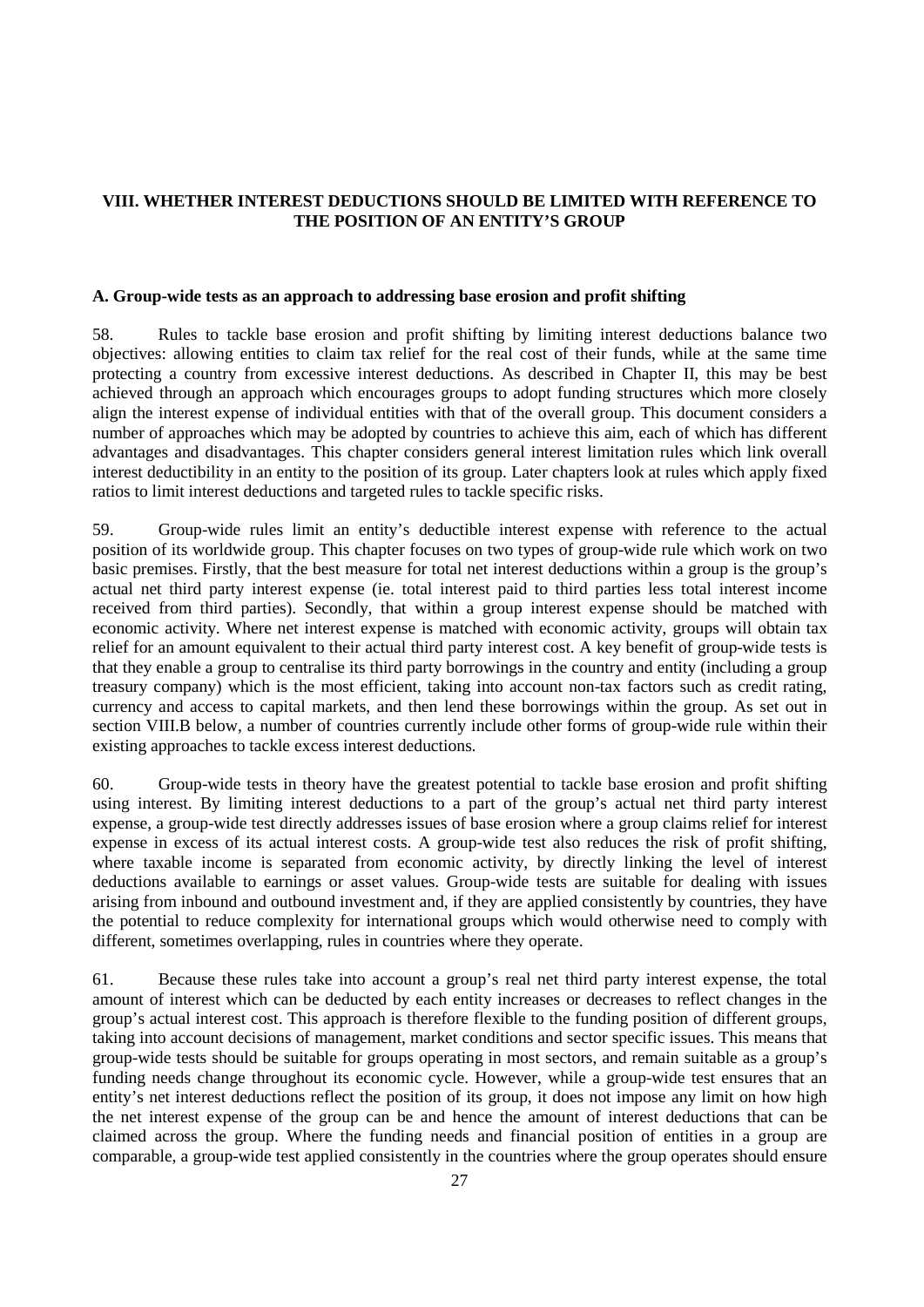that a group can deduct all of its net third party interest expense. This means, however, that a group-wide rule may need to be supplemented by targeted rules to address base erosion and profit shifting caused by excessive interest deductions on third party debt, as required under Action 4 of the BEPS Action Plan.

62. Some groups are engaged in a range of different activities and, if the positions of entities in a group are not comparable, an entity whose interest expense, earnings or assets are not in line with the rest of its group may find either that it cannot deduct its full net interest expense or that it is not fully utilising its capacity to absorb interest deductions. To an extent these issues may be addressed through provisions for the carry forward of disallowed interest expense, or unused capacity to deduct interest, into future periods. Also, where a group does not have any net third party interest expense (ie. its interest income received from third parties exceeds its interest expense paid to third parties), entities within the group would be restricted from deducting any net interest expense, although they should be able to deduct interest expense to the extent they also have interest income.

63. Another concern with group-wide tests is that volatility in earnings or asset values in one part of a worldwide group could impact the ability of all group entities to deduct their net interest expense. For example, under a group-wide rule which links the ability to deduct interest expense to asset values, a revaluation of intellectual property in one entity could result in an increase in the capacity of that entity to absorb interest deductions. Assuming the group's overall net interest expense remains unchanged, other entities in the group would find themselves able to deduct correspondingly less interest expense, even though their own financial position has not altered. Again, a rule could smooth the effect of this volatility by allowing an entity to carry forward disallowed interest expense or unused capacity to deduct interest into future periods.

64. The compliance cost to groups of complying with a group-wide rule will be largely driven by the availability of group data and the similarity of a rule with that applicable in other countries where the group operates. To the extent information can be obtained from consolidated financial statements, compliance costs may be relatively low. In practice however, it is likely that some additional information will be required. Reliance on group information which cannot be verified by reference to the consolidated financial statements will also increase administrative costs to tax authorities, which may need to exchange information with tax authorities in other countries for tax audit purposes. Where countries introduce consistent rules with the same information requirements, the overall compliance cost to a group should be substantially reduced, but it is likely that compliance costs to groups and administrative costs to tax administrations will be higher under a group-wide rule than under a fixed ratio rule based entirely on local entity numbers.

65. Countries where the tax treatment of interest follows the accounting treatment should be able to compare the amount of interest expense allowable under a group-wide test with the interest expense claimed by an entity without significant adjustment. However, where accounting and tax rules for recognising interest expense are different, a country will need to consider how a limit based on accounting principles can be applied to an entity's actual tax position, or if any special provisions are required to compensate for any mismatches.

66. Under a group-wide test, an entity can still claim a deduction for interest paid on intragroup debt. However, the overall level of interest expense that the entity can deduct is limited by reference to the group's third party interest expense. This means that in practice countries introducing a group-wide rule may no longer be concerned about the pricing of individual intragroup instruments, which could reduce the need for transfer pricing rules in this area. Similarly, where a group-wide rule applies a country may decide that there is less need for certain targeted rules, such as rules to address artificial debt (where there is no additional funding raised by the borrower) though this would be a question for each country to consider. A group-wide rule establishes a limit on the amount of net interest expense that an entity can deduct, but it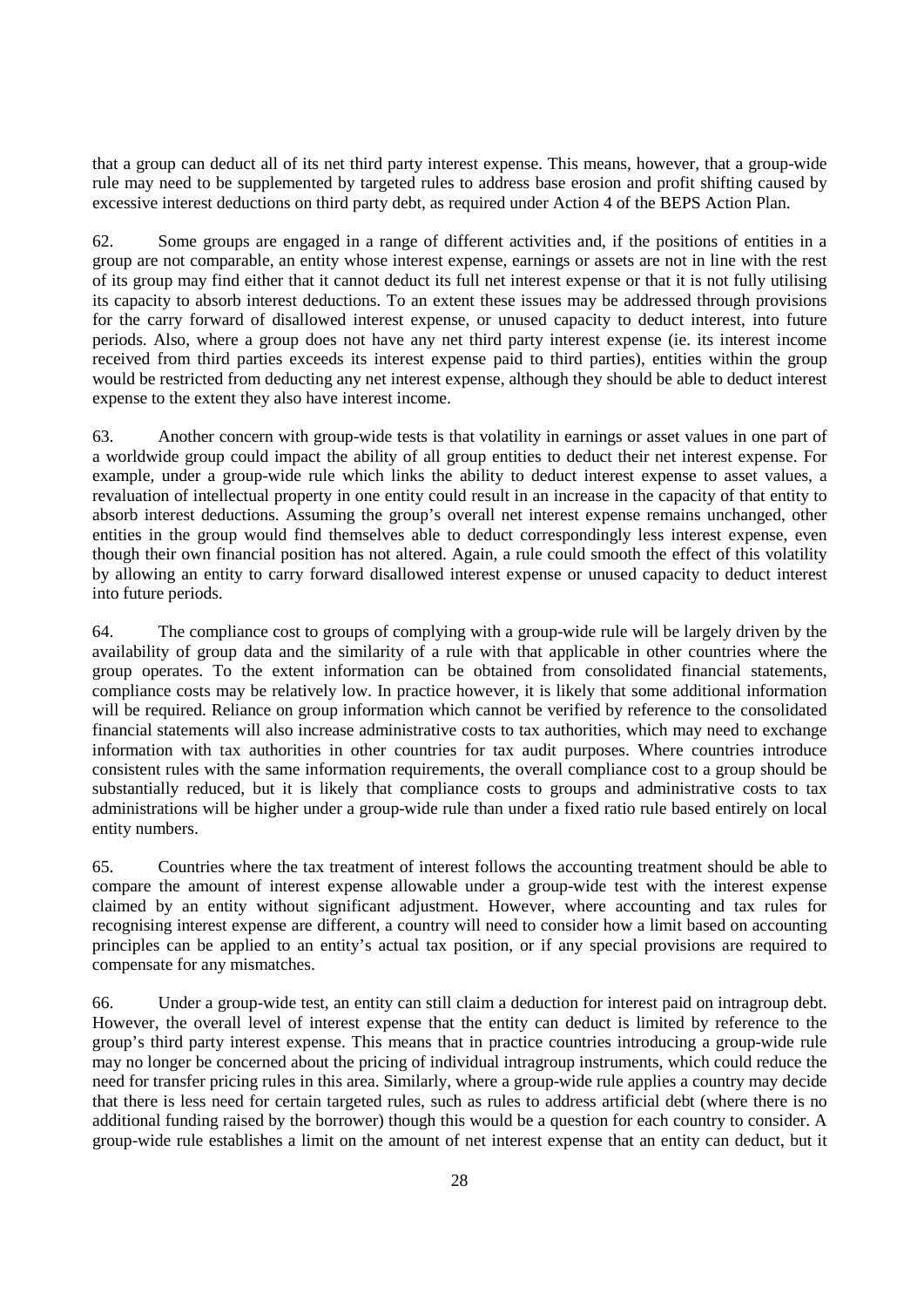does not change the treatment of interest payments for other tax purposes (unless a country decides to make such changes). Therefore, even where a restriction is applied, interest paid by an entity may remain subject to withholding tax in accordance with a country's law. Other practical considerations with respect to group-wide rules are set out in the following sections of this chapter. These, together with any constitutional issues for countries which may arise, will need to be considered as this work progresses.

## **B. Options for group-wide rules: interest allocation rules and group ratio rules**

- 67. This chapter considers two variations of group-wide tests:
	- a group-wide interest allocation rule which operates by allocating a worldwide group's net third party interest expense between group entities in accordance with a measure of economic activity (such as earnings or asset values); and
	- a group ratio rule which compares a relevant financial ratio of an entity (such as net interest to earnings or net interest to asset values), with the equivalent financial ratio of the entity's worldwide group.

68. In principle, these two approaches are very similar and could be used by countries to give the same result. However, when considering the design of a group-wide rule within a best practice approach to tackle base erosion and profit shifting, a key factor is the degree of consistency between the rules applied in different countries. Therefore, for the purposes of this consultation document, it is anticipated that an interest allocation rule would be applied consistently, with all countries applying the rule reaching agreement on the main elements (such as the definition of a group, the calculation of the group's net third party interest expense, and the allocation of interest expense between group entities). On the other hand, a group ratio rule would be applied more flexibly, with greater scope for a country to use its own approaches for determining each of these elements, for example to reflect existing domestic tax principles. This could give rise to a spectrum of rules, with some countries adopting a consistent approach while others incorporate narrow differences (such as excluding from a group's net third party expense certain items which would not be deductible under domestic tax law) or broad differences (such as using a domestic law definition of a group or calculating group earnings or asset values on domestic law principles).

#### *i) Group-wide interest allocation rules*

- 69. An interest allocation rule could operate in one of two ways.
	- Firstly, by providing each entity with a deemed interest expense, equal to an allocation of part of the group's net third party interest expense. This allocation would be made in accordance with either earnings or asset values. The deemed interest expense allocated to each entity would be tax deductible. All interest actually paid or received by group companies would be disregarded. This is referred to as *a deemed interest rule*.
	- Secondly, by providing each entity with an interest cap, equal to allocation of part of the group's net third party interest expense. This allocation would be made in accordance with either earnings or asset values. An entity's net interest expense on intragroup and third party debt up to this cap would be tax deductible. Any net interest income received by the entity would remain subject to tax. This is referred to as *an interest cap rule*.

70. The question of whether an interest allocation rule should allocate a deemed interest expense to group companies or an amount which acts as a cap on the amount of interest expense an entity may deduct is fundamental to the operation of a rule.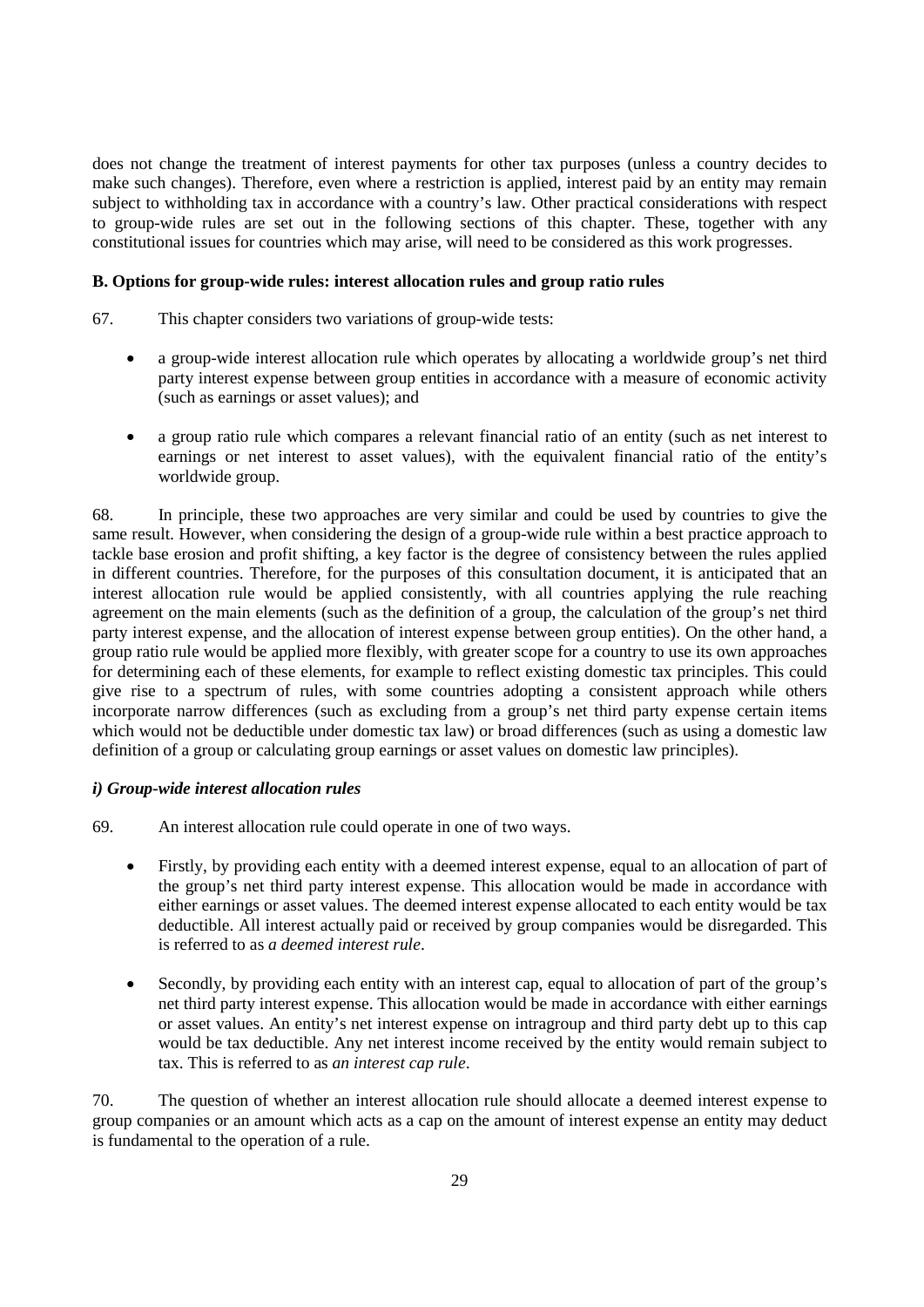- 71. A deemed interest rule could be applied through the following steps.
	- a) A Co calculates the total net third party interest expense for its group.
	- b) A Co identifies its group's total earnings or assets.
	- c) A Co calculates its allocation of part of the group's net third party interest expense, determined based on the ratio of its earnings or assets to the group's total earnings or assets.
	- d) A Co's interest allocation is deductible for tax purposes. All interest expense paid or received by A Co is disregarded for the purposes of calculating its taxable profit (other than for the purposes of completing the above calculation). Interest expense paid or received by A Co may not however be disregarded for other tax purposes, such as for withholding taxes.

72. An illustration of how these steps would operate in practice is included as example 2 in Annex 3 to this paper.

73. An interest cap rule would be applied in two stages: firstly to calculate the entity's interest cap; and secondly to apply the interest cap to the entity's actual interest position.

#### *Stage 1: Determination of an interest cap*

- a) A Co calculates the total net third party interest expense for its group.
- b) A Co identifies its group's total earnings or assets.
- c) A Co calculates its interest cap, which is an allocation of part of the group's net third party interest expense, determined based on the ratio of A Co's earnings or assets to the group's total earnings or assets.

*Stage 2: Application of the interest cap*

- d) A Co calculates its taxable net interest income or expense under domestic tax rules. This should include financial payments economically equivalent to interest.
- e) If A Co has taxable net interest income, this income remains subject to tax under normal domestic rules.
- f) If A Co has taxable net interest expense, this is compared against its interest cap. Net interest expense up to the interest cap should be deductible for tax purposes. Net interest expense in excess of the interest cap is disallowed.
- 74. An illustration of how these steps would operate in practice is included as example 3 in Annex 3.

75. A deemed interest rule could be slightly simpler for countries to administer and groups to apply. It also has the advantage that, to the extent that all countries introduce a rule, this approach should ensure that all net third party interest expense is deductible within a group. However, countries have expressed serious policy concerns about introducing new rules which deem deductions for amounts which are not paid or accrued by an entity. There are also concerns this could give rise to unanticipated complications or opportunities for abuse. For example, a deemed interest rule could operate as an incentive for groups to raise third party borrowings in countries which do not apply the rule and have the fewest protections against base erosion and profit shifting. A group could then benefit from a deduction for its actual interest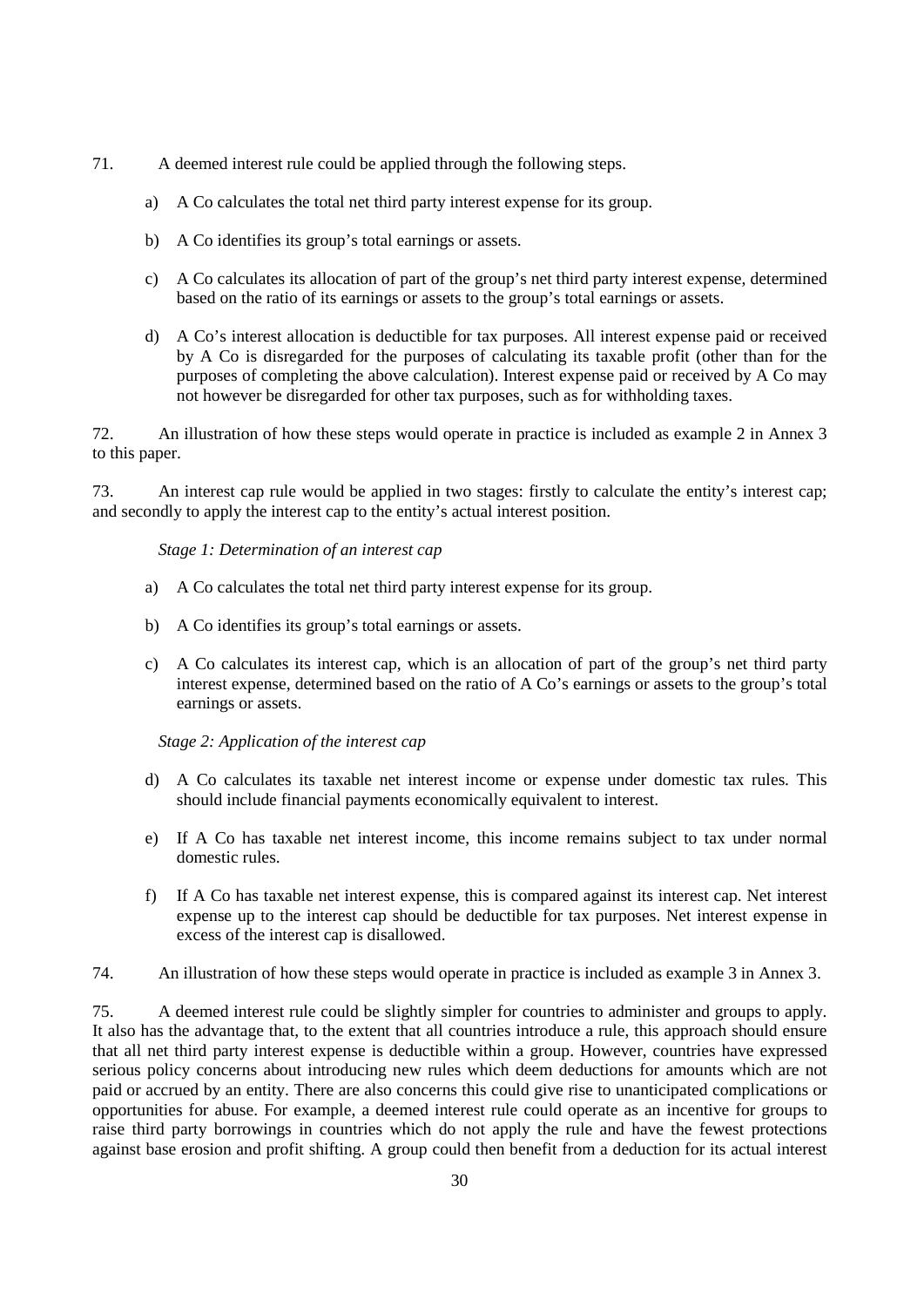cost which accrues in the entity which enters into the borrowing, and a second deemed deduction in group entities which are subject to an interest allocation rule. This risk is illustrated in example 4 in the Annex 3. In contrast, under an interest cap rule there is greater correlation between economic reality and the ability of companies to deduct interest expense. This approach is therefore likely to have fewer unintended consequences and is the approach favoured by countries.

76. Under an interest cap rule, an entity would be able to deduct net interest expense up to the level of its interest cap. Depending on its funding structure, a group should in principle be able to claim total deductions for an amount equal to its actual third party interest cost. However, in practice it is likely that many groups will not currently be in a position to do so. This is because some group entities may have interest expense in excess of the interest cap allocated to them, while others have an interest expense lower than their interest cap. To resolve this issue some groups may seek to re-organise their intragroup financing so that the net interest expense in each entity reflects the interest cap allocated to it. However, it is recognised that there may be tax and non-tax considerations (such as increased withholding taxes or exchange controls) that restrict a group's ability to re-organise its intragroup loans or impose a cost on it doing so.

77. Based on the issues outlined above, countries engaged in Action 4 agreed that if an interest allocation rule is included in a best practice approach to tackling base erosion and profit shifting, it should be structured as an interest cap rule. For the remainder of this consultation document, references to an interest allocation rule should be taken to mean an interest cap rule.

# *ii) Group ratio rules*

78. A group ratio rule compares a relevant financial ratio of an individual entity (such as net interest to earnings or net interest to asset values) with that of its worldwide group. Where an entity's ratio is equal to or below that of the group, all of its third party and intragroup interest expense is deductible. Any interest expense which takes the entity's ratio above that of the group is disallowed.

79. A group ratio rule would typically be applied in two stages:

- Firstly, an entity calculates its group's ratio specified under the rule. For the purposes of determining this ratio, the interest amount would be the group's net third party interest expense (including financial payments which are economically equivalent to interest) after offsetting interest income (including financial receipts which are economically equivalent to interest).
- Secondly, an entity compares this ratio against its own position to establish the maximum amount of net interest expense which it may deduct for tax purposes. Net interest expense above this maximum amount is disallowed.

80. An illustration of the application of a group ratio rule is included as example 5 in Annex 3. As under an interest cap rule, some group entities may currently have interest expense that takes their financial ratio above that of their group (which would be disallowed), while others have interest expense below that which would be allowed. Groups may therefore seek to re-organise their intragroup financing to bring each entity's ratio more in-line with that of the group, subject to any barriers preventing them from doing so.

81. A number of countries have introduced group ratio rules as part of their overall strategy to address excess interest deductions.<sup>[18](#page-30-0)</sup> However, in these countries the group ratio rule generally does not

<span id="page-30-0"></span> $\overline{a}$ 18 . For example: Australia, Finland, France, Germany and New Zealand.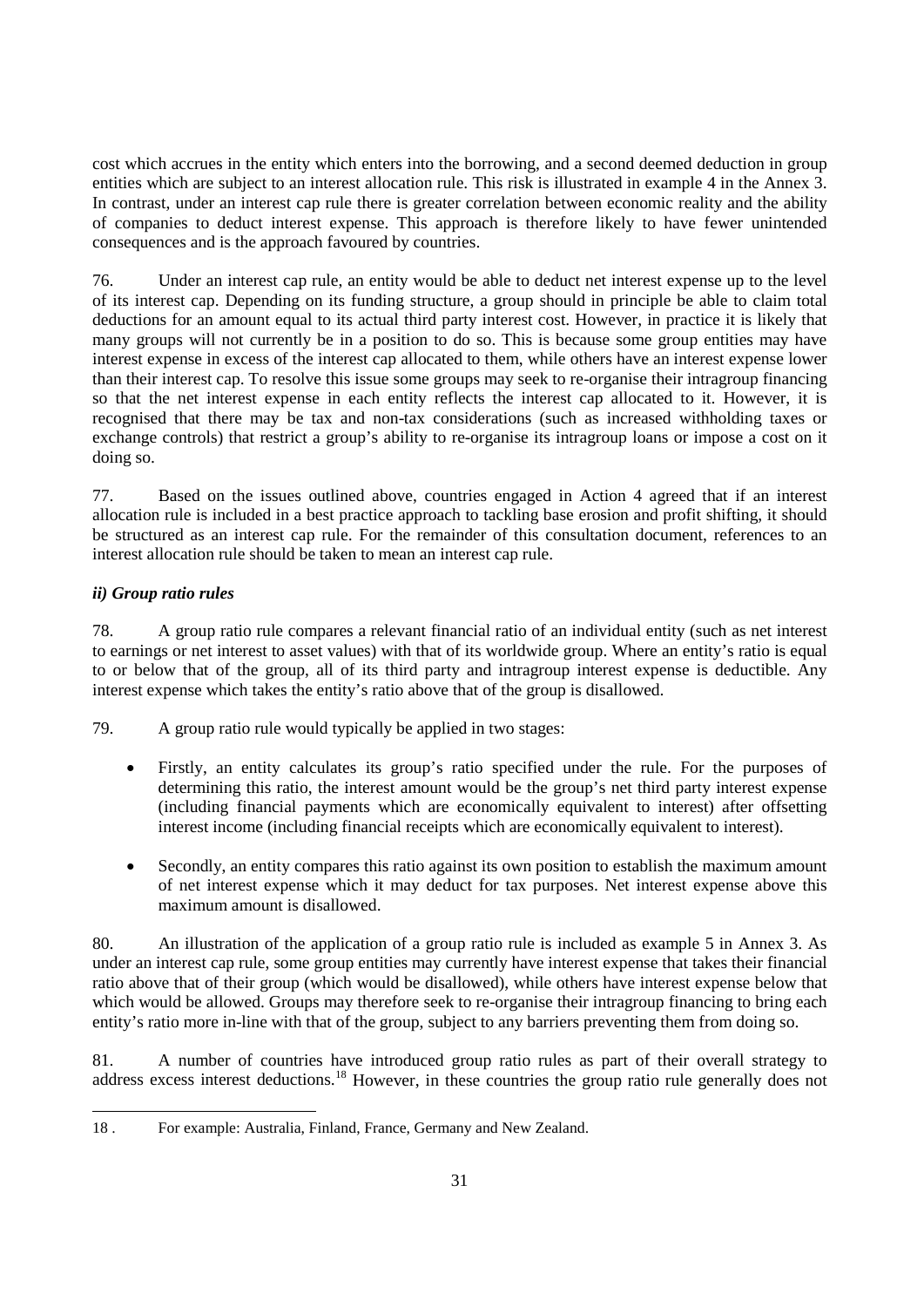operate to limit interest deductions, but instead operates as a 'carve-out' which allows companies to escape application of a main fixed ratio rule. These carve-outs typically apply where the gearing of an entity (for example measured using a debt to equity ratio or equity to total assets ratio) does not exceed that of its group. The advantages and disadvantages of this approach are considered in Chapter X.

# *iii) Comparison of the two approaches*

82. Group-wide interest allocation rules and group ratio rules share the same overall aim of ensuring that net interest expense within a group is matched with economic activity and that in total it should not exceed the value of the group's actual net third party interest expense. These rules may therefore limit the ability of certain entities to deduct their net interest expense, but they do not change the nature of the payments made by an entity for other tax purposes, such as for withholding taxes.

83. In designing a best practice rule under either approach, consideration needs to be given to the same key questions.

- Which entities should be included in an interest limitation group?
- How should a group's net third party interest expense be determined?
- How should economic activity be measured? (This will determine how an interest cap should be allocated or which group ratio should be used)
- How should mismatches between accounting and tax rules be addressed?
- How should cash pooling arrangements be treated?
- How should risks posed by connected parties and related parties be dealt with?

84. To the extent the same answers are reached with respect to these questions, an interest allocation rule and a group ratio rule should give the same result. However, in considering how the rules might be incorporated into a possible best practice, the degree of consistency in how countries design their rules could be different under the two approaches.

85. It is anticipated that an interest allocation rule would be implemented in substantially the same way by all countries. This would mean that countries would agree an approach to defining which entities are covered by a rule, how net third party interest expense of a group would be calculated and how an interest cap would be allocated between entities. Countries may still have some flexibility in terms of how an interest cap would be applied to an entity's net interest expense for tax purposes, taking into account their domestic tax system (for example whether they tax local entities separately or on a consolidated basis). This high level of consistency between countries means that an interest allocation rule should provide a coherent and effective solution to the issue of base erosion and profit shifting by international groups. However, because the method for calculating an interest cap needs to be agreed by all countries, mismatches are likely to arise when an entity's interest cap calculated in accordance with an internationally agreed approach is compared against the entity's taxable net interest expense calculated under domestic tax law. These mismatches will need to be addressed within the design of a rule.

86. On the other hand, it is expected that countries would have greater flexibility in the design of a group ratio rule. This could give rise to a spectrum of approaches: some countries could adopt consistent rules based on an agreed standard; some countries could incorporate narrow differences (such as excluding from a group's net third party interest expense certain items which would not be deductible under domestic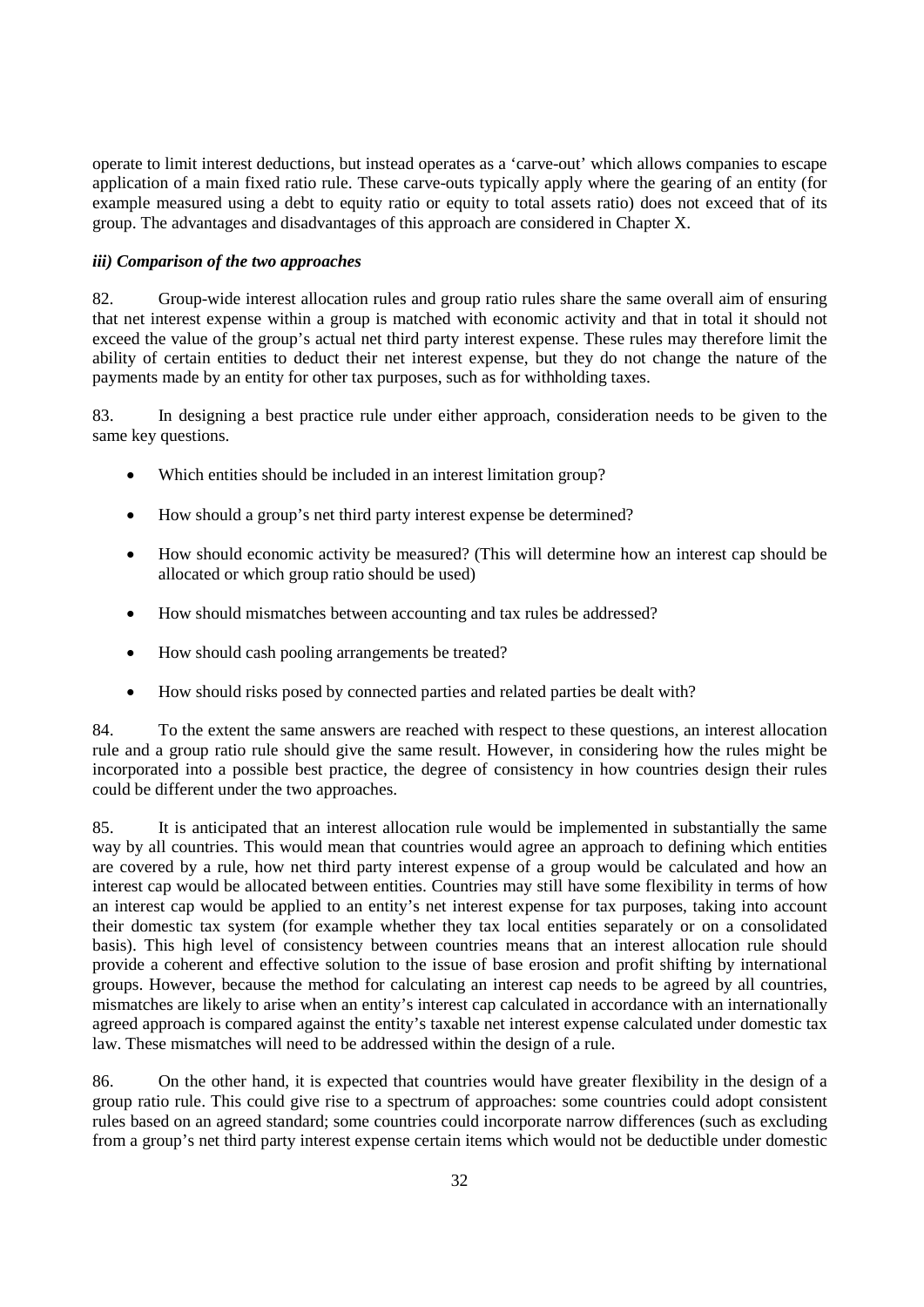tax law); while other countries could include broader differences (such as using a domestic law definition of a group, or calculating group earnings or asset values based on domestic tax principles). Because a group ratio rule can be designed with a country's tax law in mind, mismatches between a group's ratio and an entity's ratio may be reduced. However, to the extent this means groups must comply with different rules in each country, this could significantly increase compliance costs. There is also a risk that differences between group ratio rules in different countries could create opportunities for base erosion and profit shifting (where total net deductions available exceed the group's actual net third party interest expense) or problems of double taxation (where total net deductions available are lower than the group's actual third party interest expense), and it may be impossible for a group to adjust its intragroup financing to comply with a different rule in every country. A simple illustration of this is included as example 6 in Annex 3. These potential problems under a group ratio rule are likely to be greater if countries introduce more differences between their rules.

87. Group ratios can also be applied directly to the earnings or asset value of an entity in its functional currency, whereas an interest cap is more likely to be calculated in the reporting currency of the group and would require translation into an entity's functional currency. This means that a group ratio rule may have advantages for countries with relatively volatile currencies.

88. As mentioned above in section VIII.A, where a group does not have any net third party interest expense, entities within the group would only be able to deduct interest expense to the extent they also have interest income. Example 7 in Annex 3 includes an illustration of this, under both an interest cap and a group ratio rule.

#### **Questions for consultation**

- 7. Are there any practical issues with respect to the operation of (a) interest allocation rules or (b) group ratio rules, in addition to those set out in the consultation document?
- 8. Where group-wide rules are already applied by countries, what practical difficulties do they give rise to and how could these be overcome?

#### **C. What entities should be included in an interest limitation group?**

89. The first key question in the design of a group-wide rule is the definition of the group among which the rule will be applied (the 'interest limitation group'). This will determine the types of base erosion and profit shifting transaction that a rule will address and also the information that an entity will need to obtain to apply a rule. The composition of an interest limitation group should be easily verifiable by entities and tax authorities and should ideally facilitate the collection of financial information for use in applying the rule, including details of the group's net third party interest expense and the level of earnings or asset values.

90. In many countries groups are required to prepare and file audited group financial statements. For public companies, this information is typically published. This means that group financial statements, and the underlying records used to produce those statements, should be readily available to a group's finance function and would be an extremely useful source of information on the financial position of the group overall. This information could then be provided to entities making up the financial reporting group. An implication of using financial statements as a source of information is that the operation of a group-wide rule will be influenced by future changes in accounting standards.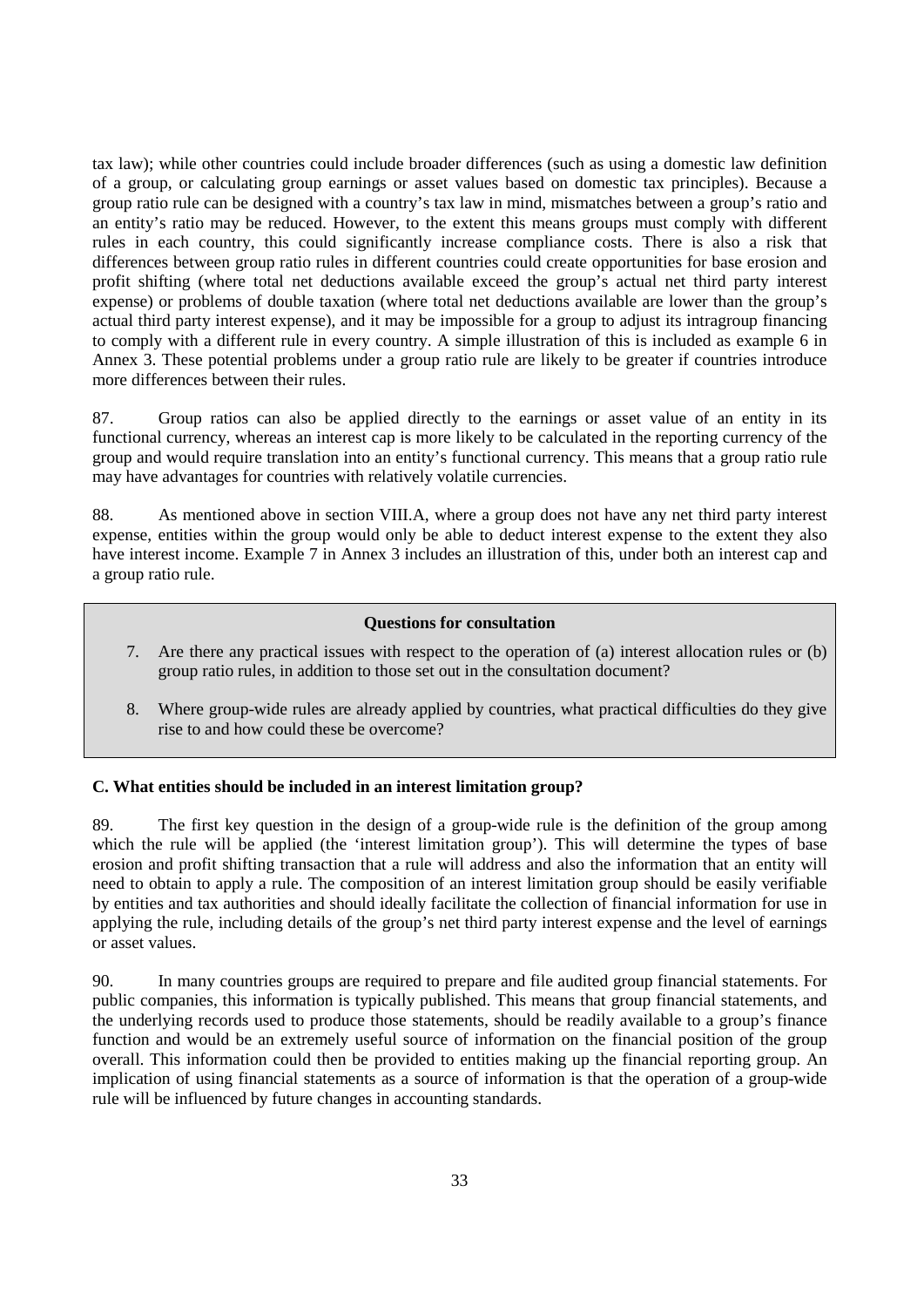91. Designing a group-wide rule which applies to entities in a financial reporting group should therefore make it significantly easier for an entity to obtain information about its group. Generally, a financial reporting group will include a parent and all entities over which it has control. Control will typically be assumed where the parent has power over more than 50 per cent of the voting rights but may also exist under other circumstances. However, there are differences in the definition of control used in different accounting standards. It is recognised that in some cases this may mean that the composition of a financial reporting group may vary depending upon the accounting standards applied in preparing consolidated financial statements. Consideration needs to be given as to whether this variation is acceptable in order to make a rule easier to apply and administer.

92. Where a group is required to prepare consolidated financial statements at different levels of the group (for example, where a holding company is required to file consolidated financial statements including its subsidiaries, but the holding company is also included in the consolidated financial statements of its parent group), membership of the interest limitation group should be based on the highest level of consolidated financial statements prepared by the parent of the overall group. Where an entity is part of a group (in that it directly or indirectly controls or is controlled by another entity) which does not prepare consolidated financial statements, the entity would need to obtain financial information on the group in order for a rule to be applied. A rule could specify that these group numbers should be based on International Financial Reporting Standards ('IFRS') or other generally accepted accounting principles ('GAAP'), such as that applicable in the country of the group's parent entity.

93. Alternatively, in applying a group-wide rule, the actual composition of an entity's financial reporting group could be disregarded. Instead, a single standard definition of an interest limitation group could be applied to all entities. This could be based upon an existing definition (for example, the existing definition under IFRS) or a new definition could be developed based on an ownership and control test agreed by countries. This approach would have the benefit of ensuring that the same definition of an interest limitation group is used by all entities wherever their group is located. However it would mean that, to the extent the composition of an entity's interest limitation group differed from its financial reporting group, the entity would be required to prepare new group numbers for use in applying the rule.

94. Because of these practical difficulties, and because a rule needs to be workable for groups and tax administrations, it is proposed that any group-wide rule included in a best practice recommendation should apply to entities in a financial reporting group required to prepare consolidated financial statements. Where an entity is in a group which is not required to prepare consolidated financial statements, the composition of the interest limitation group should contain the entities that would be included in consolidated financial statements under IFRS or other specified GAAP. To limit the opportunity for arbitrage (for example where a group chooses to apply the accounting standard which gives it a beneficial outcome) the choice of accounting standard could be limited, for example to IFRS or the GAAP applicable in the country of the group's parent entity.

95. Under this approach, a group-wide rule should apply to entities which are under the common control of an ultimate parent company. It will not apply to entities which are under the ultimate control of the same individual, trust or fund (which are described as 'connected parties' in Chapter V). However, in this case the rule may apply to a sub-group which is headed by a company held by the individual, trust or fund. Section VIII.H below considers how risks posed by connected parties can be addressed within a best practice approach that includes a group-wide rule.

# **D. How should a group's net third party interest expense be determined?**

96. Action 4 requires that best practice rules are developed to address base erosion and profit shifting using interest expense and also other financial payments economically equivalent to interest. It will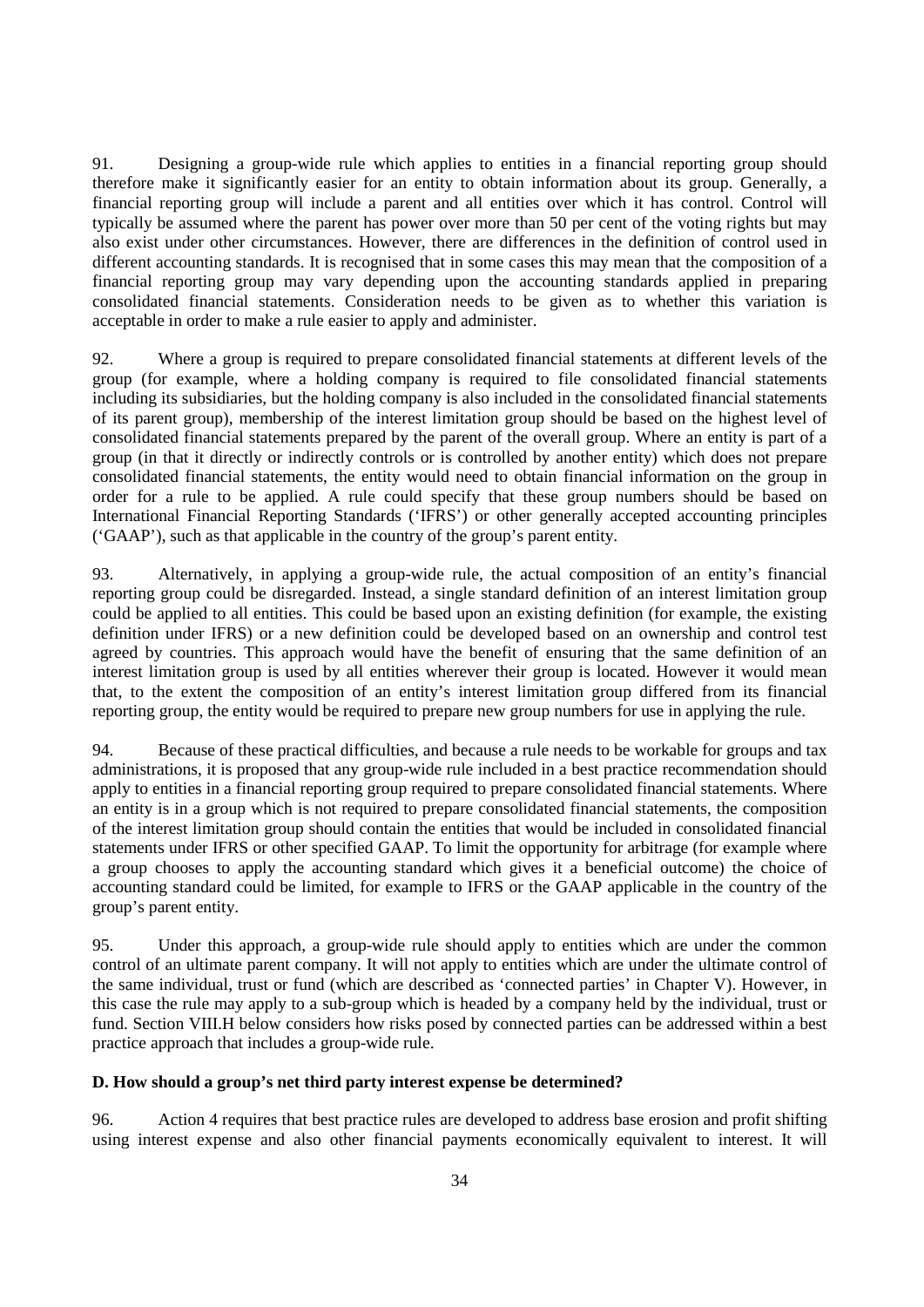therefore be necessary for an entity applying a group-wide rule to obtain information on the total net third party interest expense, including amounts economically equivalent to interest, for its interest limitation group.

97. As an interest limitation group corresponds with an entity's financial reporting group, the consolidated financial statements should be a good starting point for obtaining information on the group's net interest position. A group's net third party interest expense, including amounts economically equivalent to interest, may be able to be determined on the basis of information contained in notes to the consolidated financial statements (for example, amounts included within investment income and finance costs in financial statements prepared under IFRS). This should provide an accurate reflection of the group's actual net interest expense position taking into account group borrowings and deposits with third parties. However, two adjustments may be required:

- to include any income or expense of the group which is economically equivalent to interest and is not included in these financial reporting figures; and
- to exclude any income or expense of the group which is treated as interest in the group's consolidated financial statements, but where the nature of the payment is such that it would not generally be taken into account for tax purposes.

98. Because it is anticipated that an interest allocation rule should be applied consistently by countries, under this type of rule the items excluded in the second bullet point above would need to be agreed by all countries applying a rule. Therefore, these are likely to be only those items which are not deductible in any country or in a significant majority of countries. Under a group ratio rule, a country would have greater flexibility to include amounts which would not be deductible under its own tax law.

#### **Questions for consultation**

- 9. Do any difficulties arise from basing a group-wide rule on numbers contained in a group's consolidated financial statements and, if so, what are they?
- 10. In what ways could the level of net third party interest expense in a group's consolidated financial statements be manipulated, and how could a rule address these risks?

## **E. How should economic activity be measured?**

99. Under a group-wide rule, the net interest expense of an entity is linked to the net third party interest expense of its group in accordance with a measure of economic activity. Earnings and asset values are two measures of economic activity which are also measures of an entity's borrowing capacity. A group-wide rule could therefore compare a measure of earnings or asset values of an individual entity against the corresponding measure for the entire allocation group.

#### *i) Measuring economic activity using accounting or tax figures*

100. A comparison of economic activity between an entity and its group could in principle be based on either accounting or tax figures.

101. Accounting figures for the earnings or asset values of a group could be determined using the consolidated financial statements. This has an additional benefit that the published figures and underlying records will generally have been subject to independent audit. Where an interest limitation group does not prepare consolidated financial accounts, a rule may require an entity to provide group numbers prepared in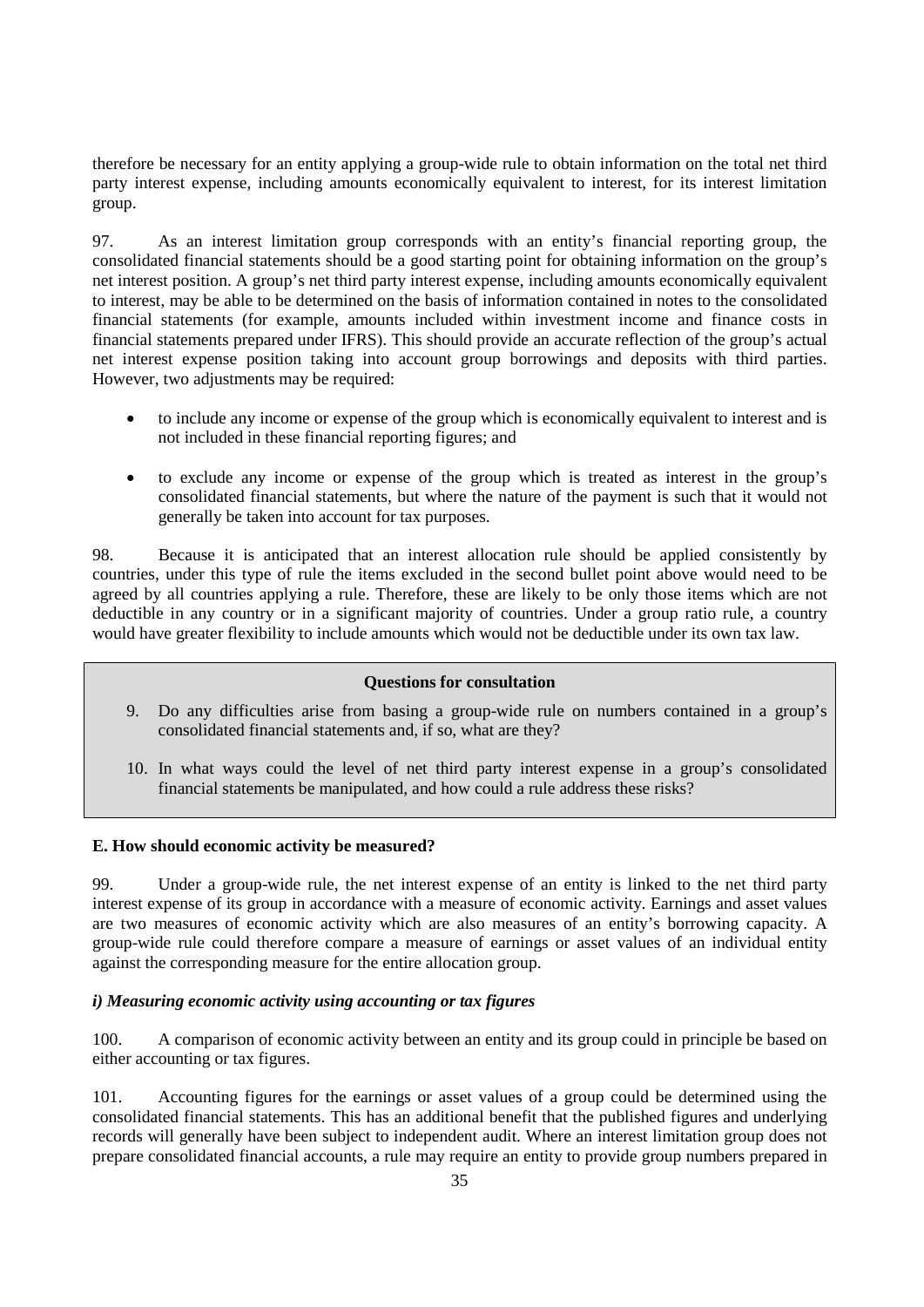accordance with IFRS or other specified GAAP, which would impose a cost on groups if these numbers are not already prepared for any other reason.

102. In theory, earnings or asset values could also be determined using tax principles. This would allow the economic activity of an entity to be based on taxable profits or the tax value of its assets. However, in practice it is hard to see how tax principles could be used to measure the level of economic activity for a worldwide group without imposing a significant compliance burden on groups and an administrative burden on tax authorities.

103. It is therefore proposed that a comparison of economic activity should be based on an accounting measure of earnings or asset values. However, there may be some areas where these accounting figures can be adjusted to take into account key differences between accounting and tax rules (for example, by excluding categories of tax exempt income from a measure of earnings).

## *ii) Measuring economic activity using earnings or asset values*

104. The key issues arising from the use of earnings or asset values as a basis for measuring economic activity are set out below.

## *a) Earnings-based approaches*

## Linking interest expense to value creation and the ability of an entity to raise borrowings

105. The level of earnings in different entities is usually the clearest indicator of value creation across a group, though there may be exceptions to this (for example, where an entity incurs losses while entering a valuable new market). Therefore a measure based on earnings could be the most effective way to ensure that net interest expense is matched with economic activity. An approach based on earnings may also give a fairer result for mixed groups which include entities engaged in activities requiring different levels of investment in assets.

106. In addition to reflecting value creation, the level of earnings is a direct measure of an entity's ability to meet its obligations to pay interest, and is a key factor in determining the amount of debt an entity is able to borrow.

#### Correlation between earnings and tackling base erosion and profit shifting

107. Where interest expense in an entity is linked to the level of earnings, a group can only increase net interest deductions in a particular country by increasing earnings in that country. Similarly, any restructuring to move profits out of a country will also reduce net interest deductions in the country. On the assumption that an increase in earnings will also give rise to an increase in taxable income, it is unlikely that the level of earnings will be manipulated in order to increase the interest deductions in a country.

108. Action 4 also specifically refers to addressing base erosion and profit shifting using interest expense to fund tax exempt or tax deferred income. In part, this may be addressed through a group-wide rule by using a measure of earnings that excludes dividend income (except possibly portfolio dividend income which is taxed on the same basis as ordinary income). This would ensure that a high interest cap was not allocated to an entity because of a high level of dividend income, which is often taxed on a preferential basis.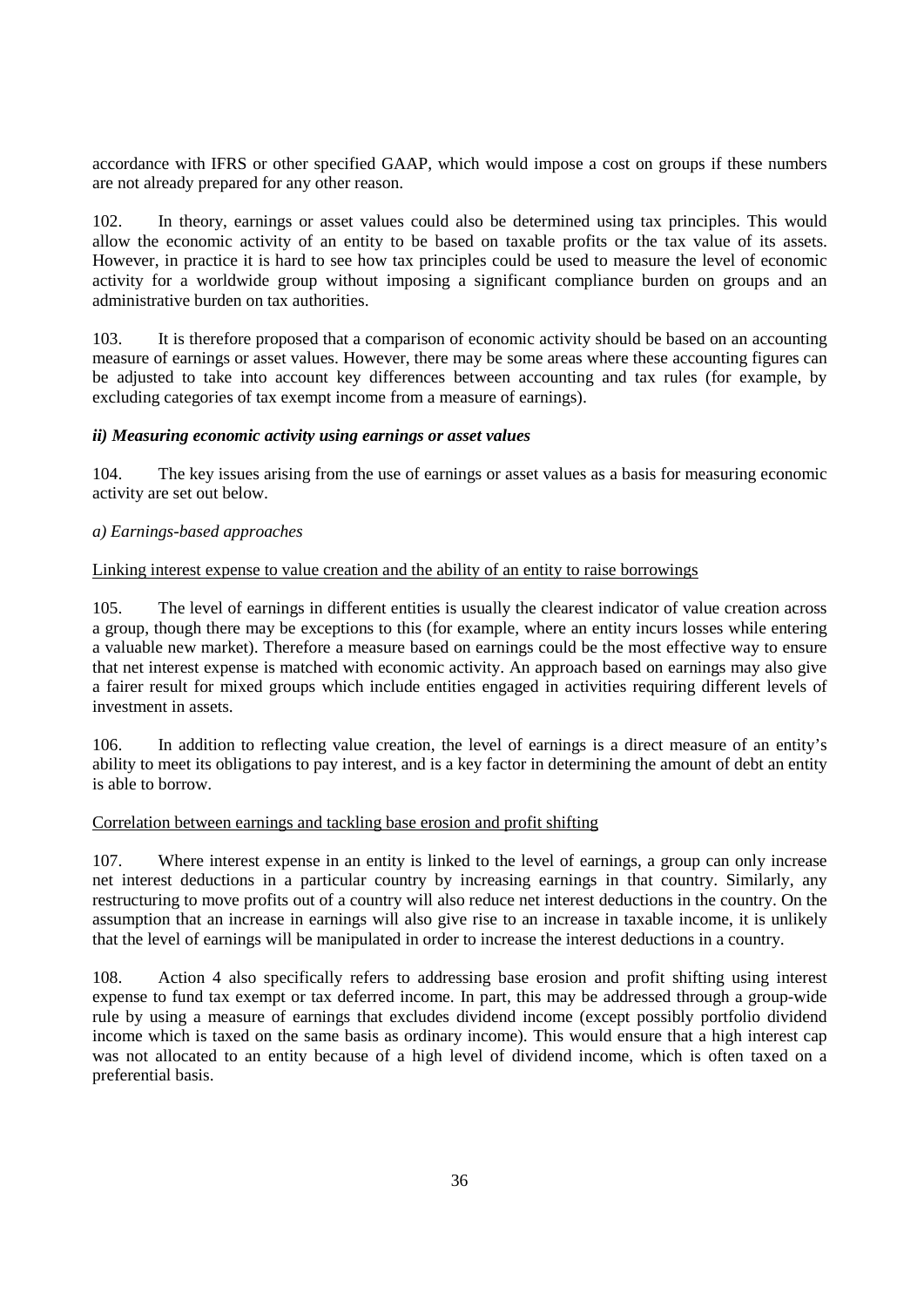### The measure of earnings

109. In principle, a group-wide rule could be designed using any measure of earnings, but the choice will directly influence how a rule will impact entities operating in different sectors. The most common measure of earnings currently used by countries with earnings-based fixed ratio tests is earnings before interest, taxes, depreciation and amortisation (EBITDA), although another possible measure that could be used is earnings before interest and taxes (EBIT). By excluding interest expense and also the two major non-cash costs in a typical income statement (depreciation of fixed assets and amortisation of intangible assets), EBITDA is a guide to the ability of an entity to meet its obligations to pay interest, which is an important consideration in determining how much interest expense an entity can reasonably afford to bear. On the other hand, this approach potentially favours entities operating in capital intensive sectors with high levels of fixed asset investment. This is because EBITDA does not include the write down of capitalised costs such as investment in plant and machinery, whereas it does take into account revenue costs which are the majority of the cost base for entities in other sectors. This could mean that if two entities have identical profits before tax, the entity in a more capital intensive sector could have a higher EBITDA and thus be allocated a higher interest cap under a rule which uses this as a measure of earnings, which may be appropriate to the extent it reflects the ability of entities to borrow against these assets.

110. Another possible measure of earnings would be revenue less cost of sales (gross profit). This has the advantage that gross profit is calculated on a broadly comparable basis across most accounting standards, with greater differences introduced as an entity works down its income statement. However, the use of gross profit could lead to problems where one entity in a group provides for example marketing or distribution services to other group entities. This is because the entity providing the service will include its income within its own gross profit whereas the entity paying for services will deduct the corresponding expense further down its income statement, making the comparison of entities difficult. This mismatch should not arise under an EBITDA measure.

111. As mentioned above, in order to address base erosion and profit shifting using interest to fund tax exempt or deferred income, any measure of earnings used may exclude dividend income.

#### Impact of consolidation adjustments

112. Intercompany transactions within a group mean that there may be cases where an individual entity recognises earnings that are not included in the consolidated earnings of the overall group. This may arise for example where an entity (A Co) sells components to another entity (B Co) in its group, which B Co will use to manufacture products for sale to customers. At an entity level A Co will recognise revenue from these intragroup sales, but on a consolidated level this should not be recognised until a sale takes place outside the group. Other consolidation adjustments may be required to strip out payments between entities for intragroup services.

113. An earnings-based approach may deal with this type of consolidation adjustments in three ways.

• Firstly, group and entity earnings could be compared without adjustment. So long as the measure of earnings used takes into account both sides of an intragroup transaction (ie. income in A Co is offset by expense in B Co), this should reflect the location of earnings across a group. However, where the measure of earnings used does not take into account both sides of an intragroup transaction (for example, where earnings is measured using gross profit, which does not include payments for marketing and distribution services), this approach could lead to an over-allocation of capacity to deduct interest expense among group entities. This is because the aggregated earnings of the group's entities would exceed the earnings in the group's consolidated financial statements. In principle, this approach could also lead to intragroup transactions being used to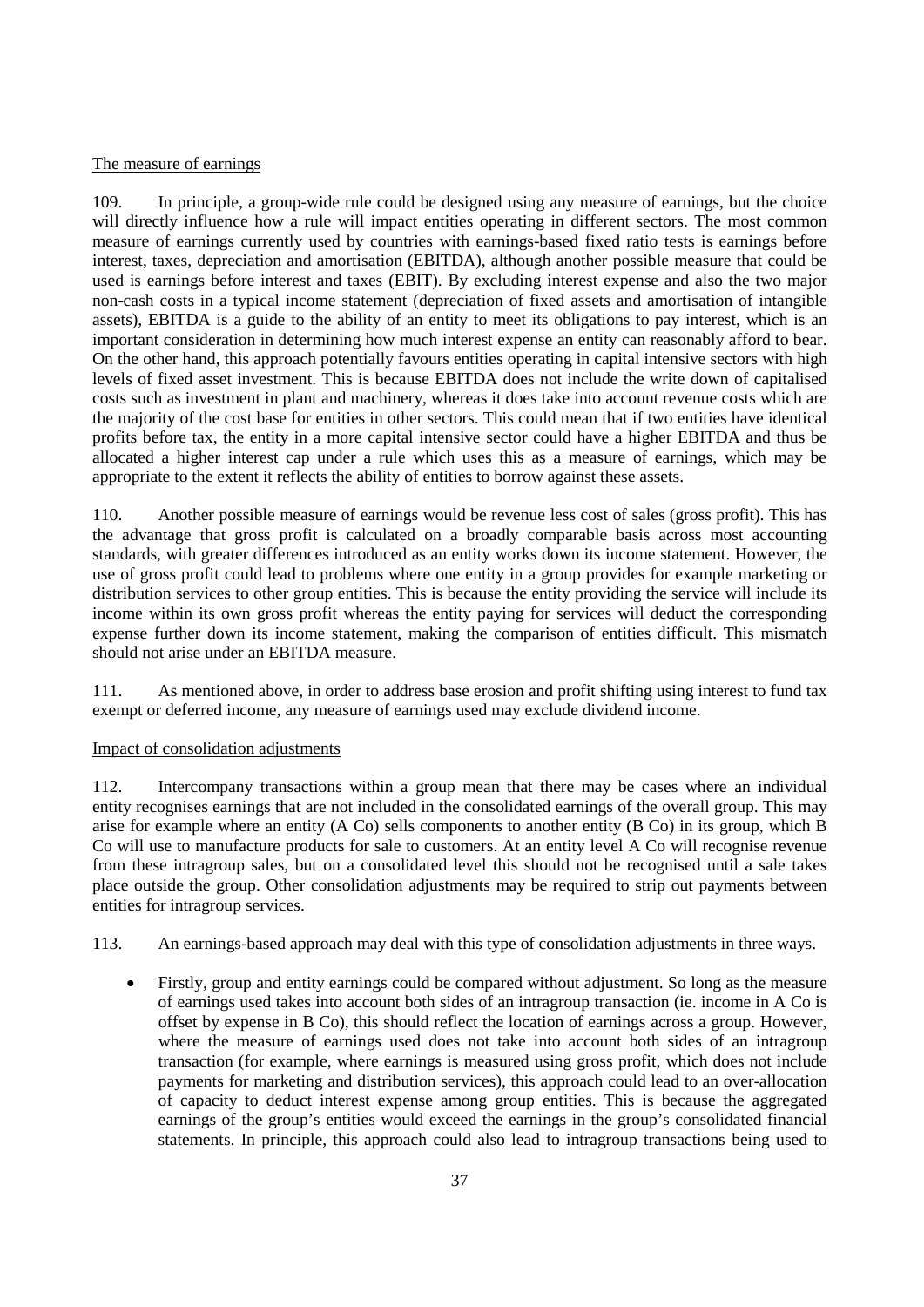manipulate the outcome of a rule (for example, where intragroup payments are made to increase the level of earnings in one entity and reduce the level of earnings in another entity), although in practice this may be unlikely to happen as it should also give rise to more taxable income in the entity to which earnings are being shifted.

- Secondly, the total earnings of the group could be calculated using non-consolidated figures (ie. before intragroup transactions are stripped out). The main advantage of this approach is that it would reduce the risk of an over-allocation of capacity to deduct interest expense, as described in the bullet above.
- Thirdly, group earnings could be based on consolidated figures, but individual entities could adjust their earnings to strip out the effect of intragroup transactions. This would prevent manipulation using intragroup transactions. However, these adjusted figures would not typically be produced by entities, which could find such an approach difficult to apply. This would also mean that entities which transact entirely within their group would not recognise any earnings and would not be able to deduct any net interest expense.

114. Other consolidation adjustments, such as those required under purchase accounting and impairment accounting rules, will also need to be taken into account in the design of a possible best practice rule. The extent to which these adjustments will impact on the application of a group-wide rule will depend in part upon the measure of earnings used. For example, consolidation adjustments which result in a higher level of depreciation in a group's consolidated financial statements will impact a group's earnings measured by EBIT, but should not affect earnings measured by EBITDA.

### Earnings volatility and losses

115. Entity earnings may be relatively volatile compared with asset values and there is a limit to the extent this can be controlled by a group. This means that under an earnings-based rule it may be difficult for a group to anticipate the level of net interest expense that will be permitted in a particular entity from year to year. A rule could be designed to include features to reduce the impact of this volatility. For example, a rule could be based on average earnings (over a period of say three years), or an entity could be allowed to carry-forward disallowed interest expense or unused capacity to deduct interest expense into future periods. Features of a possible carry-forward provision are considered in Chapter XII.

116. A particular aspect of earnings volatility is the possibility that individual entities or an entire group may be in a negative earnings (ie. loss-making) position. Three issues arise as a result of a group including loss-making entities.

- Firstly, under an earnings-based approach, loss-making entities will not be able to deduct any net interest expense, though a rule may allow disallowed interest to be carried into future periods.
- Secondly, the aggregated earnings of profitable entities in the group will exceed the group's actual total earnings. Therefore a group-wide rule could allow these entities to deduct an amount of net interest expense that exceeds the group's total net third party interest expense.
- Thirdly, unless a rule takes account of the impact of losses, a group-wide rule based on earnings would become impossible to apply where a group is in a loss-making position overall.

117. There appear to be two ways in which this situation could be dealt with, which are illustrated in examples 8 and 9 in Annex 3.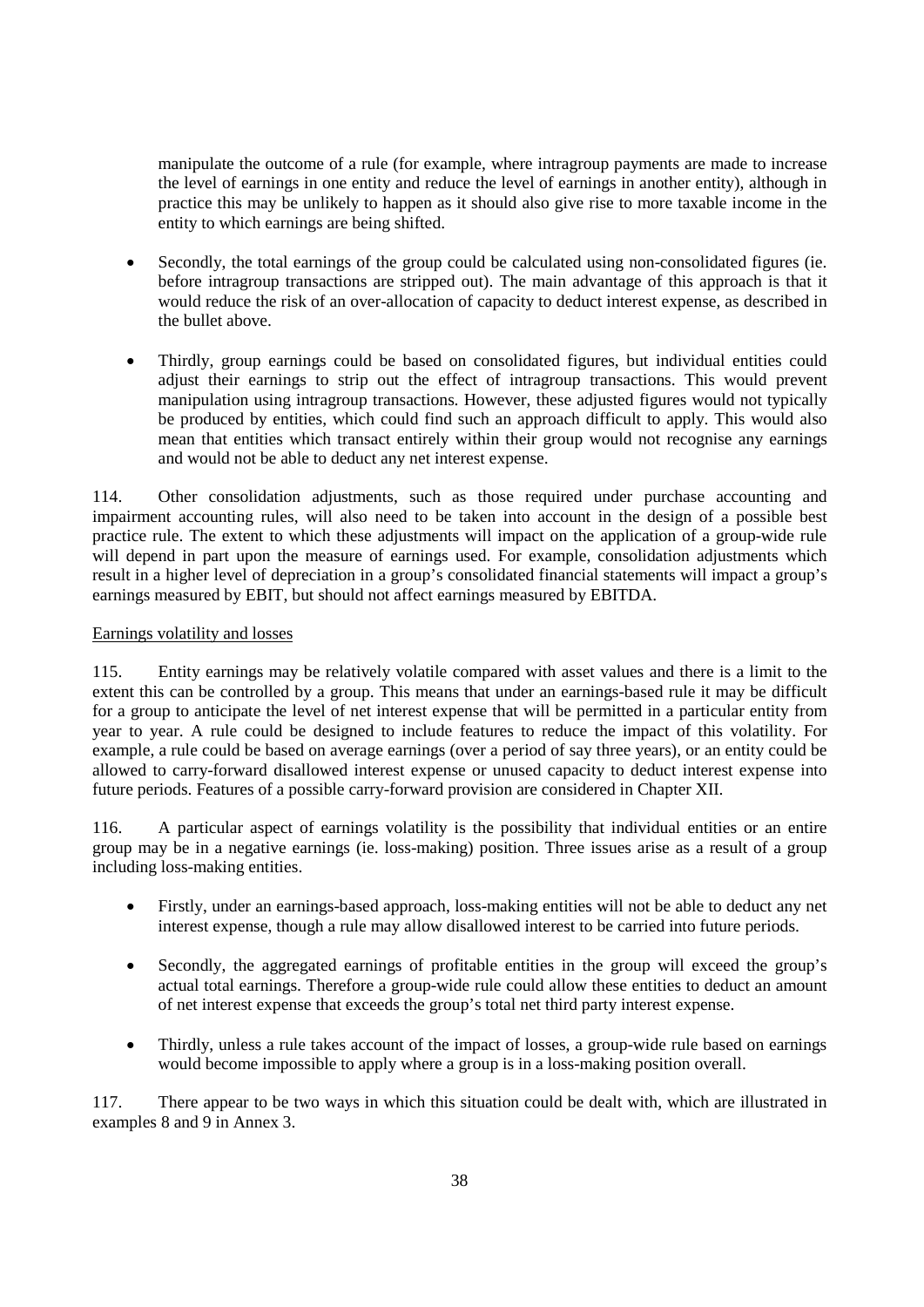- A group's total earnings could be determined using only the results from entities which make a positive contribution to the group position. Entities with losses would be excluded from a calculation. This would remove the risk that entities would be able to deduct an amount of interest expense in excess of the group's actual net third party interest expense. However, this would require groups to be able to separately identify profitable and loss-making entities.
- Alternatively, a rule could accept that, to the extent an interest limitation group includes lossmaking entities, the protection offered by a group-wide rule is reduced (and is removed completely where a group is in a loss-making position overall). For example, a group could use this situation to shift net interest expense to entities in higher tax jurisdictions (illustrated in examples 8 and 9 in Annex 3). However, it is not clear that in practice a group would include loss making entities in its consolidated financial statements in order to achieve limited flexibility in allocating its net interest expense.

# Calculation of entity earnings

118. Under a group-wide rule, entity earnings should ideally be determined using the same accounting standards as are applied in preparing the group's consolidated financial statements. This would ensure a consistent approach across the group. However, the work on County-by-Country reporting under Action 13 identified the difficulties in producing consistent entity information across an international group. Therefore, where local GAAP is substantially similar to the accounting standards used in preparing the group's consolidated financial statements, a rule could provide for an entity's earnings to be calculated under local GAAP. For example, in a number of countries local GAAP has been largely aligned with IFRS and these countries may decide to accept the use of entity numbers based on local GAAP. This would reduce the compliance cost to groups and make auditing an allocation easier for authorities.

119. Many entities will operate and maintain accounting records in a currency which is different to the presentation currency in the group's consolidated financial statements. In these cases, an entity's earnings should be translated into the group's presentation currency using the exchange rate applied in preparing the group's financial statements. Where group financial statements are not prepared, a rule could provide for translation using the exchange rate for the dates of transactions or may allow the use of an average rate where this is not materially different.

# *b) Assets-based approaches*

# Linking interest expense to asset values

120. An important purpose of raising third party debt is to directly or indirectly fund the group's assets, which are used to generate revenue and earnings. The value of an entity's assets is also a key factor in determining the amount of debt it is able to borrow. Therefore an approach which uses asset value as a measure of economic activity within a group also has a good economic rationale. However, while there is a clear link between the level of earnings and the level of taxable income in an entity (depending on the measure of earnings used), the link between the level of assets and the level of taxable income in an entity may be less strong. Therefore an approach based on assets may not directly address base erosion and profit shifting risk to the same extent as an earnings-based approach.

# Categories of assets to include in a calculation

121. An assets-based approach should take into account the value of a broad range of balance sheet assets, in order to accurately reflect a group's activities. However, this should not include financial assets which give rise to interest income. This is to ensure that the ability to deduct interest expense is allocated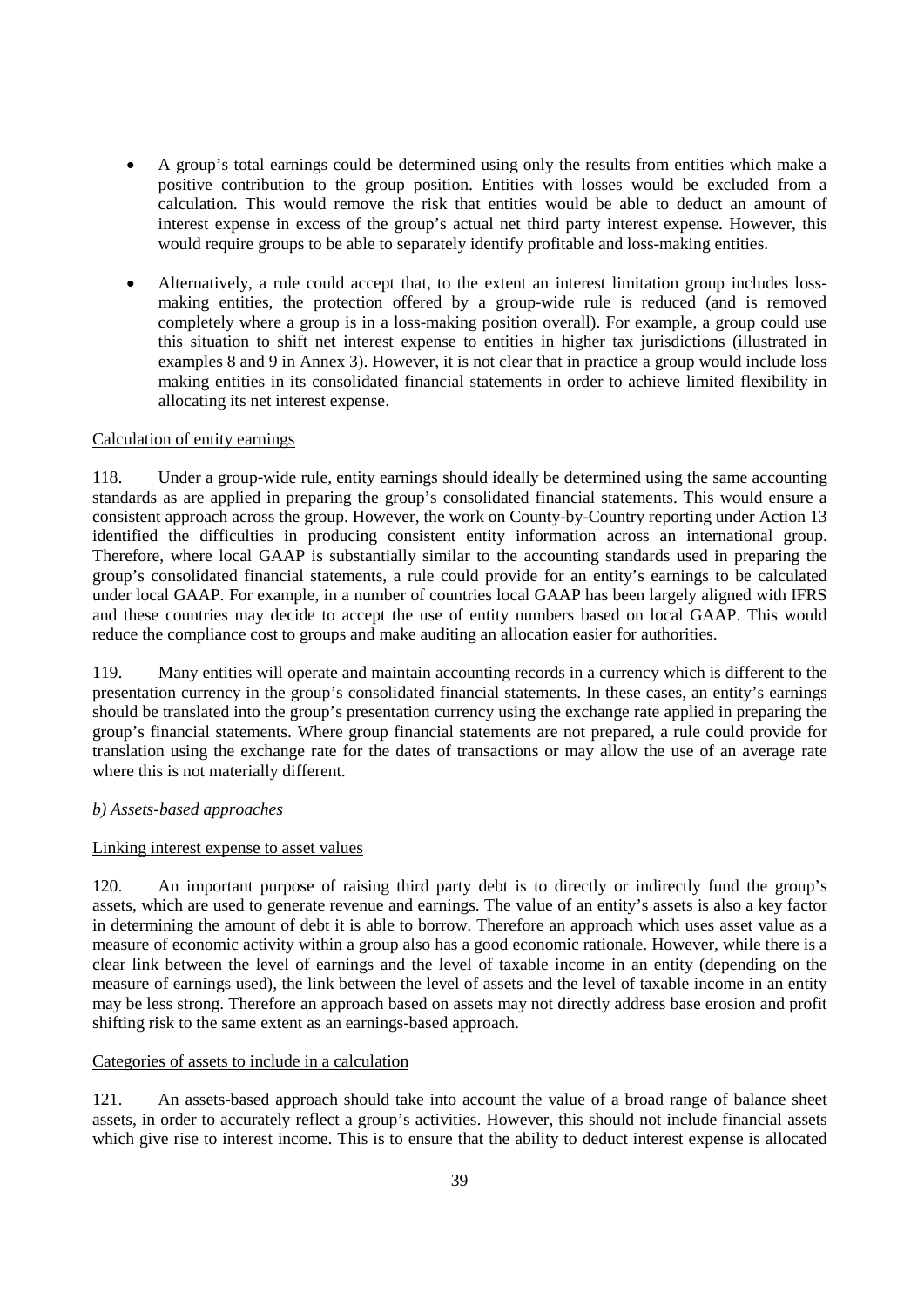to entities with economic activity and not by reference to the location of debt instruments. Also, in order to tackle base erosion and profit shifting from the use of interest to fund tax exempt and tax deferred income, equity investments which give rise to dividend income may be excluded (except possibly portfolio investments giving rise to dividend income which is taxed on the same basis as ordinary income).

122. Therefore, an assets-based approach could take into account the value of assets such as land and buildings, plant and equipment, goodwill and other intangible assets, inventory or stock, trade receivables, and financial assets which do not give rise to amounts treated as interest. But assets such as equity investments, cash and deposits, intragroup and third party loans, other intragroup balances, finance lease assets and other financial assets giving rise to amounts treated as interest could be excluded.

### Stability in asset values

123. Compared with earnings, asset values are typically more stable (except in the case of revaluations and write-downs, and assets which are marked to market under accounting rules). This means that using asset values as a basis for measuring economic activity within a group should give rise to a relatively steady and predictable limit on the level of relief that can be claimed. This would improve certainty for groups and could also reduce compliance costs. In addition, an approach based on asset values would mean that entities with losses would still be able to deduct an amount of net interest expense, which would not be possible under an earnings-based approach.

### Valuation of assets

124. The key issue surrounding an assets-based approach is achieving a consistent and acceptable model for valuing assets across an international group. A requirement to use market values of assets would appear to be impractical and impose an excessive compliance burden on groups. However, historic cost can give rise to inconsistencies across a group depending upon the age of assets and is subject to influence by decisions of management, for instance on depreciation and amortisation periods and the timing of revaluations and write downs. Differences between accounting standards also mean that under an assetsbased model, it may be more difficult for countries to accept results which compare numbers based on different accounting standards.

# Internally generated assets and intangibles

125. Intangible assets, including trademarks, patents and trade secrets, can be among a group's most valuable assets. This is particularly the case for major brands and for hi-tech groups. However, accounting standards typically impose stringent requirements on groups before they are able to recognise an intangible asset on their balance sheet, particularly where the asset has been internally created. Even where an intangible asset can be recognised, its carrying value is usually at historic cost, which may be only a fraction of its actual fair market value. Revaluations of intangible assets are generally only possible by reference to a fair value on an active market, and as such will rarely be permitted for most types of intangible.

126. The impact of this is that for a number of large groups, an approach to limiting interest deductions based on asset values for accounting purposes will ignore the group's most valuable assets.

# Netting of derivative positions

127. A specific area of difference in the treatment of assets under accounting standards is in the recognition of derivative balances under IFRS and US GAAP, and in particular the ability of groups to report positions on a gross or net basis. This issue arises primarily in financial services groups, groups which have financial operations, and other groups which use derivatives to manage positions for example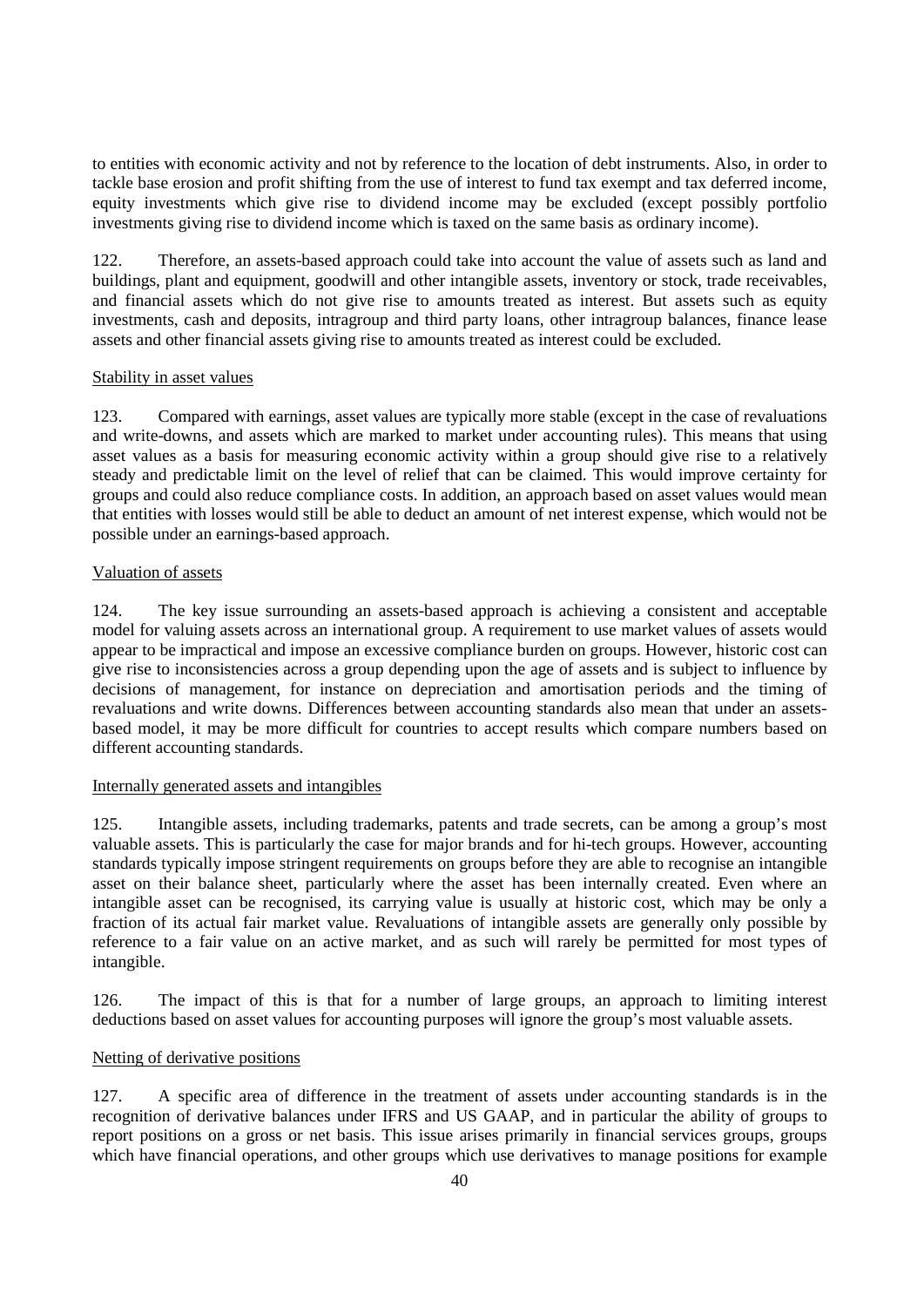in commodity markets. Where a group has offsetting asset and liability positions under derivatives with the same counterparty, these positions will generally be reported separately (ie. on a gross basis) by groups accounting under IFRS, except where an entity has a legally enforceable right of set-off and intends either to settle on a net basis or to realise the financial asset and settle the financial liability simultaneously. Where these conditions are met, IFRS requires the two positions to be reported as a single net asset or liability figure.

128. On the other hand, US GAAP allows groups to offset derivative assets and liabilities carried at fair value wherever two parties owe each other determinable amounts and there is a right of offset enforceable by law. This right of offset is typically found in master agreements which are in place between groups to provide protection in the event of insolvency.

### **Questions for consultation**

- 11. What approach to measuring earnings or asset values would give the most accurate picture of economic activity across a group? Do any particular difficulties arise from this approach and how could these be addressed?
- 12. Are there any other difficulties in applying (a) an earnings-based or (b) an asset value-based approach? If so, what are they and how could these difficulties be dealt with?
- 13. What categories of tax exempt or deferred income should be excluded from the definition of earnings? How could these be identified by entities?
- 14. Do any particular difficulties arise from asking groups to identify entities with positive and negative earnings balances? What other approaches could be taken to address issues raised by groups with loss making entities under an earnings-based approach?
- 15. Where an entity's earnings or asset values need to be converted into the currency used in the group's consolidated financial statements, what exchange rate should be used for this conversion?
- 16. What specific issues or problems would be faced in applying a group-wide rule to a group engaged in several different sectors? Would an assets or earnings-based approach be more suitable for this kind of group?
- 17. What barriers exist which could prevent a group from arranging its intragroup loans so that net interest expense is matched with economic activity, as measured using earnings or asset values? How could this issue be addressed?
- 18. Do any particular difficulties arise from the application of a group-wide allocation rule to groups with centralised treasury functions? If so, what are these difficulties and do they vary depending upon how the treasury function is structured and operates?
- 19. If practical difficulties arise under an earnings or assets-based approach, would these difficulties be reduced if a rule used a combination of earnings and asset values (and possibly other measures of economic activity)? If so, what could this combined approach look like? What further practical difficulties could arise from such an approach?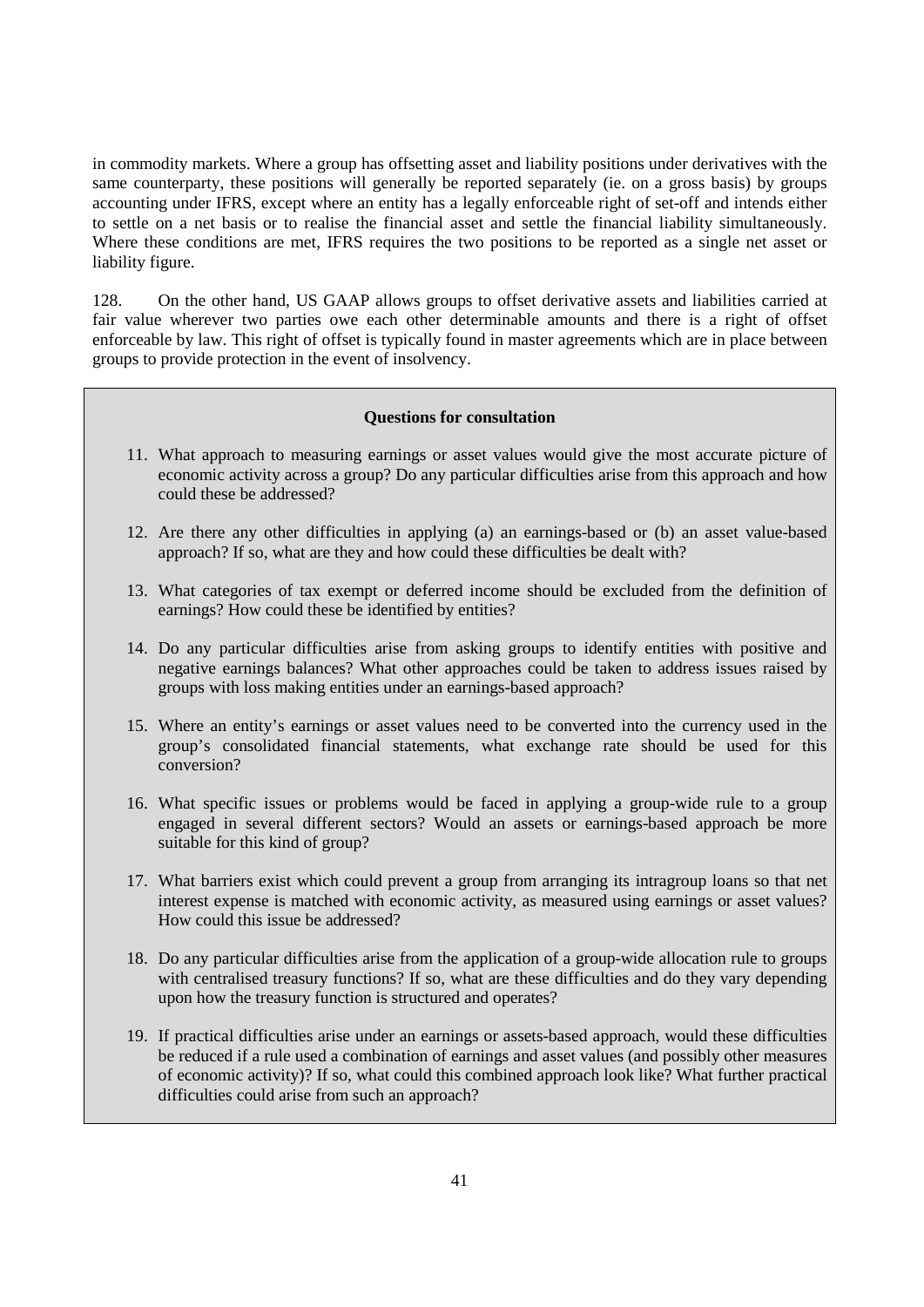#### **F. How should mismatches between accounting and tax rules be addressed?**

129. A number of mismatches between the accounting and tax treatment of specific items have been considered above, when looking at the calculation of net third party interest expense and the measurement of economic activity. This section focuses on issues that arise when an entity compares its interest cap or the amount of interest expense deductible under a group ratio rule, against its actual net interest expense for tax purposes.

# *i) Currency*

130. In most cases an entity's interest cap under an interest allocation rule will have been calculated in the currency of the group's consolidated financial statements. However, an entity's taxable income will generally be calculated in its functional currency. Therefore, under an interest allocation rule, the interest cap will need to be translated into the entity's functional currency before it can be applied. This translation may be performed at the average exchange rate for the period, although a rule could allow a different exchange rate to be used if this would give a more reasonable result.

131. Under a group ratio rule, a ratio calculated using group numbers in one currency may be applied directly to an entity's earnings or asset value in a second currency without the need for translation.

### *ii) Permanent and timing mismatches*

132. Under either type of group-wide rule, an entity should compare the amount of net interest expense allowable under the rule against its actual taxable net interest expense. An entity's taxable net interest expense includes financial payments economically equivalent to interest (as described in Chapter IV) and, where applicable, other payments which are re-characterised and treated as interest under transfer pricing rules. Where an entity's taxable net interest expense is lower than or equal to the amount permitted under a group-wide rule, the full net interest expense is deductible. Where an entity's taxable net interest expense exceeds the amount permitted under a group-wide rule, the excess is disallowed. The treatment of this disallowed interest expense is considered in Chapter XII.

133. Some differences between the amount of net interest expense allowable under a group-wide rule and an entity's taxable net interest expense will be the result of mismatches in how interest is recognised for accounting and tax purposes. These will include timing mismatches and permanent mismatches. Timing mismatches arise because the interest expense is recognised in different periods for accounting and tax purposes, and in most cases these should correct over the life of a debt. Permanent mismatches arise where the payments treated as interest or economically equivalent to interest in the group consolidated financial statements are different to those treated as such for tax purposes. For example, where an instrument is treated as debt for accounting purposes but equity for tax purposes, payments on that instrument are likely to give rise to permanent mismatches. As discussed in section VIII.D above, this is more likely to arise under an interest allocation rule, where all countries must agree which amounts in the group's consolidated financial statements will be taken into account in calculating net third party interest expense. Under a group ratio rule, a country can more closely link the definition of net third party interest expense to the amounts that will be included in the taxable interest expense of a local entity. This could reduce the number of permanent mismatches, though some they may still arise, for example where interest expense is valued differently for accounting and tax purposes. It is not possible to identify every mismatch which could arise between different accounting and tax rules in all countries, but as part of this consultation comments are invited on where significant mismatches are likely to arise.

134. Timing and permanent mismatches between tax and accounting rules can be addressed in several different ways. For example, timing mismatches could be addressed through provisions for the carry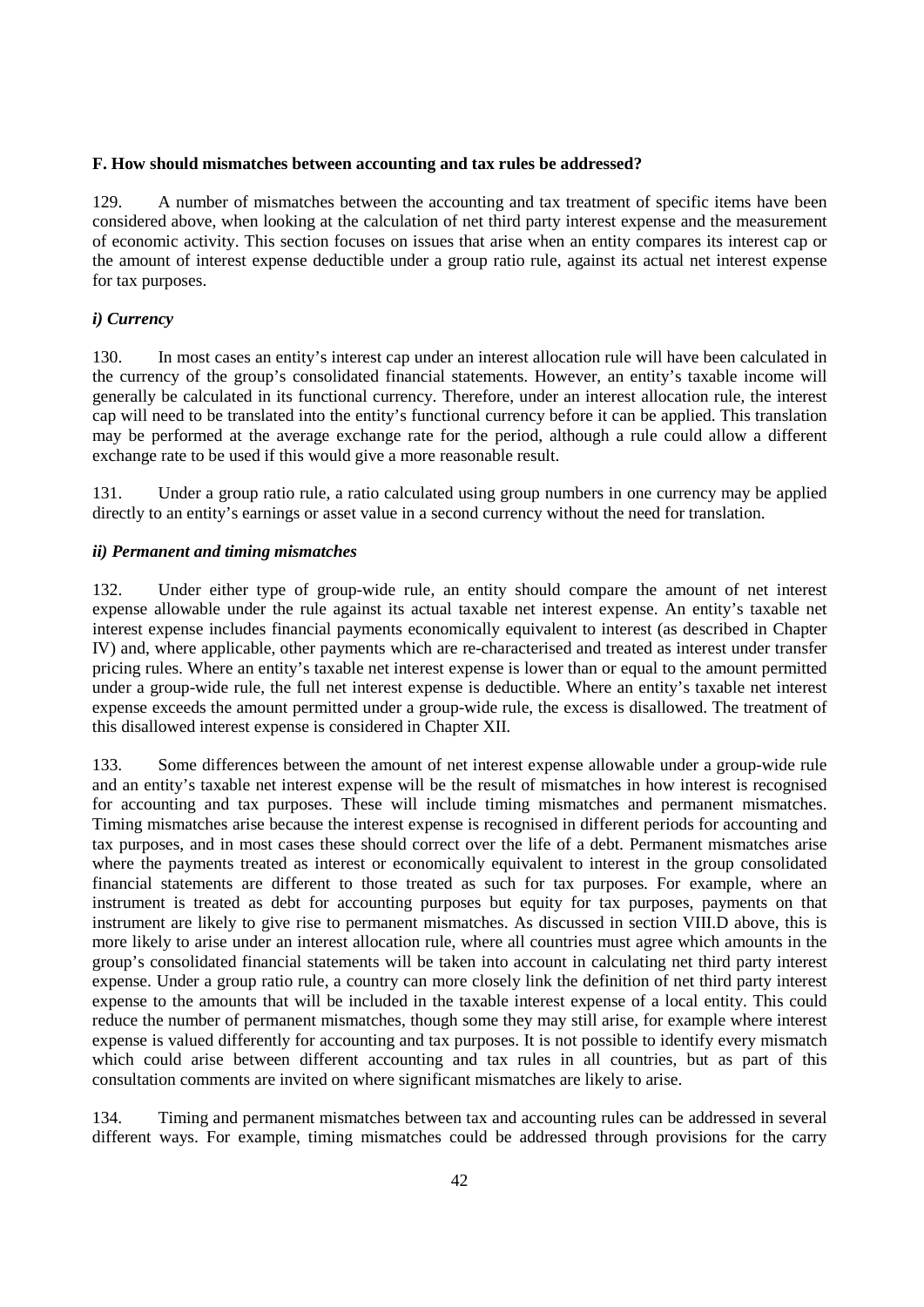forward of disallowed interest expense or unused capacity to deduct interest into future periods. The use of carry forwards is discussed in Chapter XII. On the other hand, permanent mismatches could for instance be taken into account by allowing a small uplift in amount of net interest expense deductible under a groupwide rule (so for example an entity would be permitted to deduct net interest expense up to say 105 per cent of its interest).

135. Under an interest allocation rule, where there are significant mismatches between the calculation of interest for accounting and tax purposes, these could be addressed by comparing the interest cap with the entity's net interest expense for accounting purposes and calculating the percentage of the accounting net interest expense which falls within the interest cap. This percentage may then be applied to the entity's net interest expense for tax purposes to determine how much should be allowable (up to 100 per cent). This option would avoid the need for a direct comparison of an interest cap calculated using accounting rules with an interest expense figure calculated using tax rules. A simple example of this approach is included as example 10 in Annex 3. A similar approach could be taken under a group ratio rule, though whether this would be required would depend upon the design of the rule.

### *iii) Deadlines for filing financial statements*

136. Requirements to file entity and group financial statements will be determined under the law in the relevant jurisdiction. In some cases, an entity may be required to file its tax return and pay tax before these financial statements are audited and published. Countries should take into account the timing of the availability of financial information in the design of a group-wide rule, but in many cases groups will prepare and publish their consolidated financial statements significantly earlier than the date required under company law. In some countries entities are already used to using accounting information in the calculation of their tax liability before the publication of financial statements, and it is not anticipated that this should cause significant problems for groups.

#### **Questions for consultation**

- 20. In what situations could significant permanent or timing mismatches arise if an entity's interest cap or group ratio is calculated using accounting rules while its taxable net interest expense is calculated using tax rules?
- 21. Could all types of timing mismatch be addressed through carry forward provisions (covering disallowed interest expense and/or unused capacity to deduct interest expense)? What other approaches could be taken to address timing mismatches?

#### **G. How should cash pooling arrangements be treated?**

137. Cash pooling arrangements are a common part of treasury management in an international group. They allow a group to reduce its net third party interest expense by setting surplus cash balances in certain entities against borrowing needs in other entities, so essentially the group only pays interest on the net position. Interest income or expense is then allocated to individual entities in accordance with transfer pricing principles. Cash pooling can be structured in different ways, including notional arrangements (whereby each entity holds its own position and these are offset by the bank) and zero-balancing or cashconcentration arrangements (whereby each entity's position is swept into a single centralised bank account on a daily basis). International groups may also operate a separate cash pool for each currency in which they have significant operations.